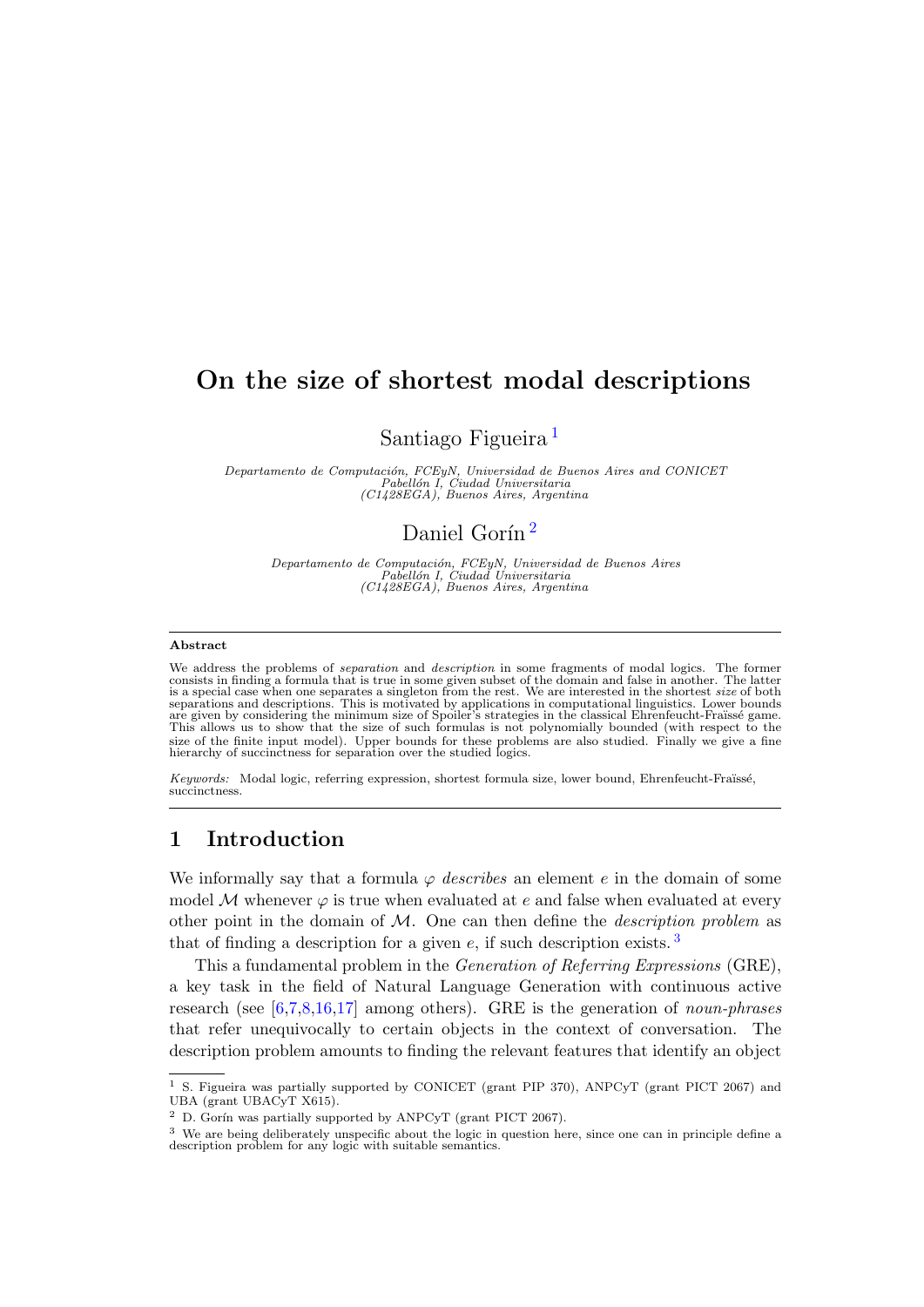(e.g., kid  $\wedge$  {carries}(ball  $\wedge$  red)) the outcome of which can be given to a surface realization module that deals with the generation of an equivalent expression in natural language (e.g., "the kid carrying a red ball").

In this paper we focus on the description problem for the basic modal logic  $ML$ and some of its syntactical fragments. Multi-modal versions of these languages have been previously considered in the context of GRE because of their combination of expressiveness and good computational behavior [\[3\]](#page-16-0).

In particular, we are interested in the computational complexity of the description problem for modal languages. This question was initially addressed in [\[3\]](#page-16-0) where it is shown that a standard algorithm for computing bisimulation minimization  $[15,12]$  $[15,12]$  can be adapted to compute an ML-description for every equivalence class in the minimized model (we revisit this idea in Section [5\)](#page-11-0). Since bisimulation minimization can be done in polynomial time, if new formulas are built by combining, in constant-time, formulas that were computed in previous iterations, the resulting algorithm will run in polynomial time too.

Can we conclude that the description problem for  $ML$  can be solved in polynomial time? One must be careful here. In order to implement formula constructors (such as  $\wedge$ ,  $\Box$ , etc.) as constant-time operations one needs to resort to pointers or similar mechanisms based on aliasing; the upshot of this is that we will be computing  $ML$ -descriptions that are *compactly represented* as direct acyclic graphs (DAG). The size of these DAGs is, by construction, bounded by a polynomial in the size of the model, but it is not clear, in principle, that such a bound exists with respect to the expansion of these DAGs to full-blown trees.

It is shown in [\[2\]](#page-16-1) that for certain class of models this algorithm can lead to DAGs whose expansions cannot be bounded by a polynomial (cf. Section [5\)](#page-11-0). However, every element in that class of models has a description of linear size. That example only proves that this algorithm may compute very degenerate solutions, but already shows that one has to be careful about complexity claims for this problem. <sup>[4](#page-1-0)</sup>

The description problem is a particular instance of a more general problem: given a model M and two non-empty sets C, D (of the domain of  $\mathcal{M}$ ), find a formula that is true at every element in  $C$  and false at every element in  $D$ . We call this the separation problem. In this article we show that no polynomial can bound the size of the solutions to the separation and description problems. More precisely, we give exponential lower bounds for the worst-case size of solutions for the separation problem for C and D singleton sets. We show similar lower bounds when weak fragments of  $ML$  (such as the one without negation) are used.

The article is structured as follows. We begin in Section [2](#page-2-0) by introducing the notation we will use throughout the paper. In Section [3](#page-3-0) we present the tool we will use to establish lower bound results: *uniform strategy trees*. These formalize a strategy for Spoiler in an Ehrenfeucht-Fraïssé game in a way such that the size of a minimum winning uniform strategy tree corresponds to the size of the minimum formula that separates the elements in the initial position of the game. Using these, we give, in Section [4,](#page-8-0) exponential lower bounds for the separation problem using different fragments of  $ML$  formulas. In Section [5](#page-11-0) we give an upper bound for this

<span id="page-1-0"></span><sup>4</sup> Surface realization algorithms do not exploit subformula sharing, but will produce a noun-phrase that is proportional (typically, linear) in length to the size of the formula.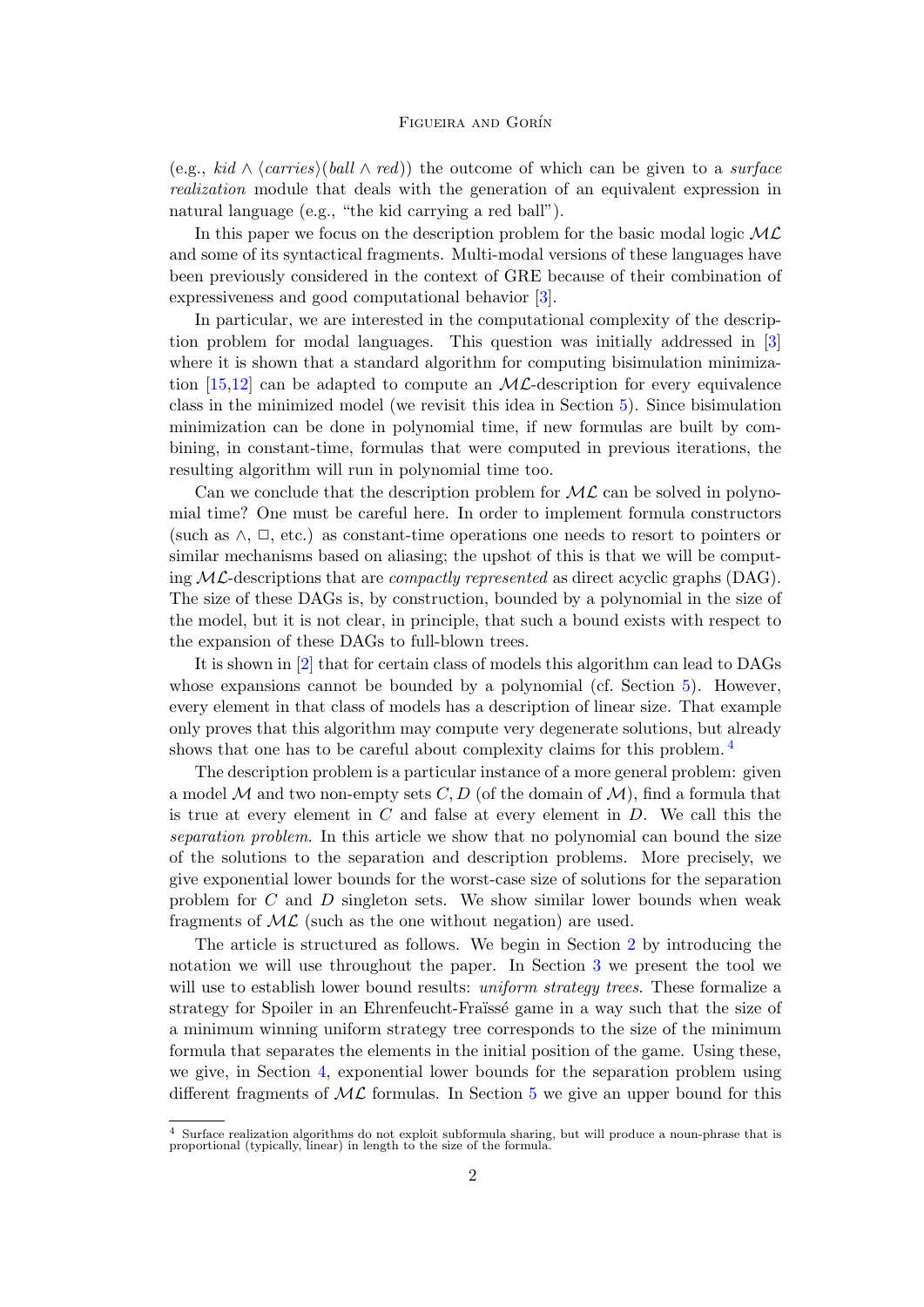problem that is slightly higher than the lower bound of Section [4.](#page-8-0) Though the upper and lower bounds are almost tight, the question of which are the optimal bounds remains open. Finally, in Section [6](#page-13-0) we relate these results with the standard notion of succinctness, and use them to form a hierarchy for the studied fragments of  $ML$ in terms of it. Conclusions and future work are presented in Section [7.](#page-15-0)

## <span id="page-2-0"></span>2 Preliminaries

We will work on the basic modal language, presented for convenience in negation normal form. Results can be trivially extended to multi-modal languages.

**Definition 2.1** [Syntax] The language of the basic modal logic  $ML$  is given by the following grammar:

$$
\varphi ::= \top \mid \bot \mid p \mid \neg p \mid \varphi \wedge \varphi \mid \varphi \vee \varphi \mid \Diamond \varphi \mid \Box \varphi
$$

where  $p, q, r \dots$  are propositional symbols. A *literal* is formula of the form  $\top, \bot, p$ or  $\neg p$ .  $\mathcal{ML}^{\diamond}\wedge\neg$  is the fragment of  $\mathcal{ML}$  with no occurrences of  $\Box$  and  $\lor$ .  $\mathcal{ML}^{\diamond}\wedge$  is the fragment of  $\mathcal{ML}^{\diamondsuit\wedge\neg}$  with no literals of the form  $\neg p$ .

For  $\varphi \in \mathcal{ML}$ , we use  $\overline{\varphi}$  to denote the negation of  $\varphi: \overline{\top} = \bot$ ,  $\overline{p} = \neg p$ ,  $\overline{\varphi \wedge \psi} = \bot$  $\overline{\varphi} \vee \overline{\psi}, \overline{\Diamond \varphi} = \Box \overline{\varphi},$  etc. We use  $d(\varphi)$  for the modal depth of  $\varphi$ , i.e., the maximum number of nested modalities occurring in  $\varphi$ .

To measure *formula size*, we define  $|\varphi|$  as the number of literals (counting repetitions) that occur in  $\varphi$ ; therefore, we have  $|\varphi \vee \psi| = |\varphi \wedge \psi| = |\varphi| + |\psi|$ ;  $|\neg \varphi| = |\varphi|$ ;  $|\diamond \varphi| = |\square \varphi| = |\varphi|; |p| = 1$  for propositional symbols p; and  $|\top| = |\bot| = 1$ . Of course there are other reasonable notions of formula size, for instance those counting modal or boolean operators, or even parenthesis. But any reasonable measure of size  $|| \cdot ||$  should satisfy  $|| \diamond \varphi || \ge || \varphi ||$ ,  $|| \varphi \wedge \psi || \ge || \varphi || + || \psi ||$ , etc. and, therefore, will satisfy  $||\varphi|| \geq |\varphi|$ . Hence all the lower bounds presented in this work will hold for any reasonable definition of size.

As usual, formulas are interpreted using Kripke models  $\mathcal{M} = \langle W, R, V \rangle$  where W is a non-empty carrier set,  $R$  is a binary relation on W and V maps proposition symbols to subsets of W. We use  $sucs_M(w)$  for  $\{w' \mid (w, w') \in R\}$  (or simply sucs(w) if M is clear from context). The size of the finite model  $\mathcal{M} = \langle W, R, V \rangle$ (with finite domain W and finite valuation V), denoted  $|\mathcal{M}|$ , is taken to be  $|W|$  +  $|R|+|V|$ . Here |V| denotes the size of the set of all pairs  $(w, p)$  where where p ranges over a finite set of propositional symbols and  $w \in V(p)$ , while |R| is the number of pairs  $(w, v) \in R$ .

**Definition 2.2** [Semantics] Given  $\mathcal{M} = \langle W, R, V \rangle$ , the satisfaction relation  $\models$  is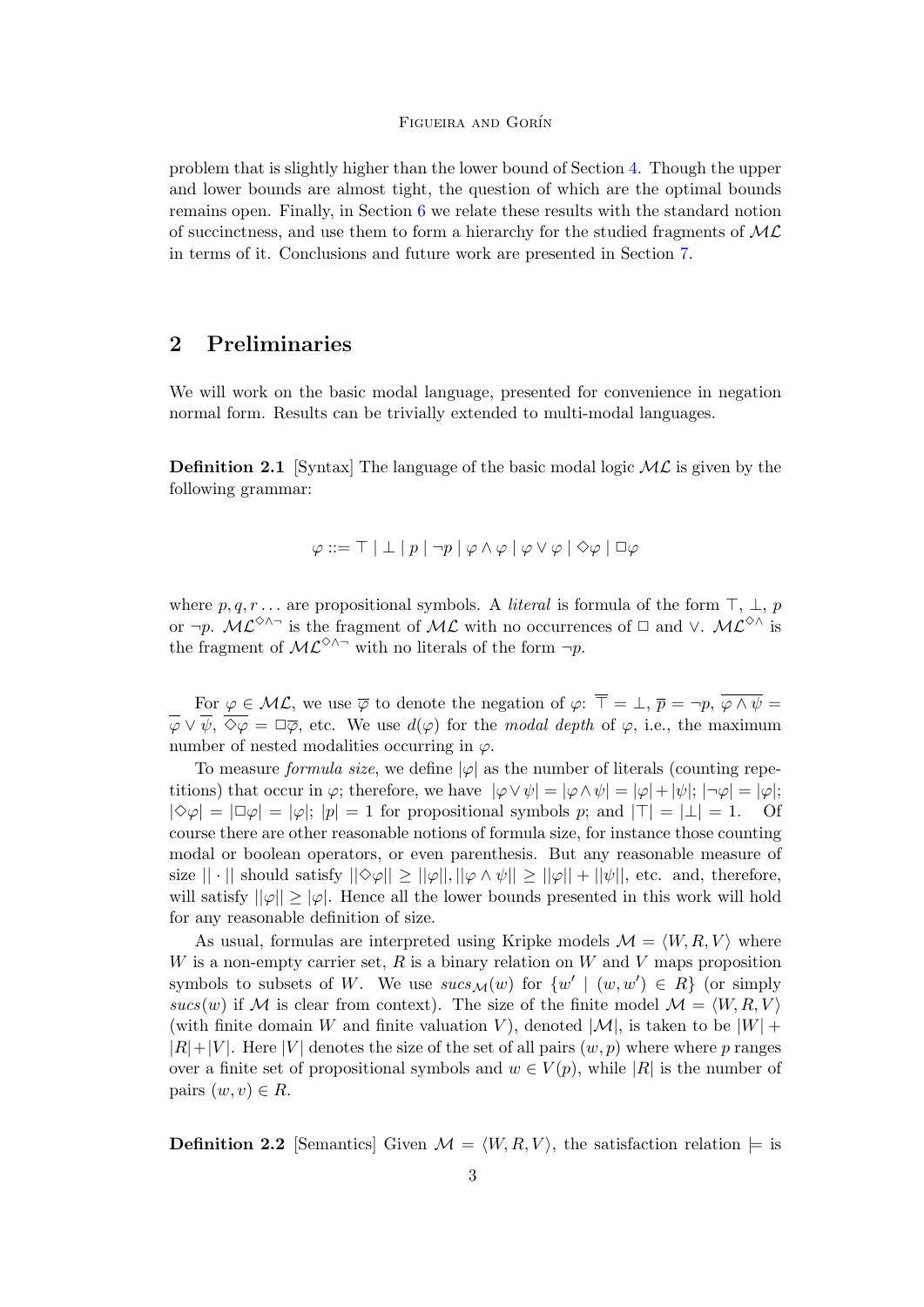inductively defined as:

$$
\mathcal{M}, w \models \top
$$
\n
$$
\mathcal{M}, w \models p \quad \text{iff } w \in V(p)
$$
\n
$$
\mathcal{M}, w \models \neg p \quad \text{iff } w \notin V(p)
$$
\n
$$
\mathcal{M}, w \models \varphi \land \psi \text{ iff } \mathcal{M}, w \models \varphi \text{ and } \mathcal{M}, w \models \psi
$$
\n
$$
\mathcal{M}, w \models \varphi \lor \psi \text{ iff } \mathcal{M}, w \models \varphi \text{ or } \mathcal{M}, w \models \psi
$$
\n
$$
\mathcal{M}, w \models \Diamond \varphi \quad \text{iff } \mathcal{M}, w' \models \varphi \text{ for some } w' \in \mathit{sucs}_{\mathcal{M}}(w)
$$
\n
$$
\mathcal{M}, w \models \Box \varphi \quad \text{iff } \mathcal{M}, w' \models \varphi \text{ for every } w' \in \mathit{sucs}_{\mathcal{M}}(w)
$$

If  $C \subseteq W$ , we write  $\mathcal{M}, C \models \varphi$  when  $\mathcal{M}, w \models \varphi$  for every  $w \in C$ . When  $\mathcal{M}$  is fixed or clear from context, we shall use the shorter versions  $w \models \varphi$  and  $C \models \varphi$ .

The description problem can be seen as a particular case of the more general problem of finding a formula that separates two arbitrary sets.

**Definition 2.3** Let  $\mathcal{M} = \langle W, R, V \rangle$  and let  $C, D \subseteq W$  be two non-empty sets. We say that  $\varphi$  separates C and D in M whenever  $\mathcal{M}, C \models \varphi$  and  $\mathcal{M}, D \models \overline{\varphi}$ . When  $\varphi$  separates  $\{w\}$  and  $W \setminus \{w\}$  in M, we say that  $\varphi$  is a description for w. For  $c, d \in W$ , by ' $\varphi$  separates c and d' we mean ' $\varphi$  separates  $\{c\}$  and  $\{d\}$ '.

### <span id="page-3-0"></span>3 Games, strategies and shortest description size

The standard way of establishing lower bounds on formula size is using Adler-Immerman games  $[1]$  (for other techniques and logics see  $[9,14,18]$  $[9,14,18]$  $[9,14,18]$ ). In these games, one of the players tries to build a tree that induces a formula of the same size separating two models (or points in a model), while an opponent tries to prevent it. The latter has an optimal strategy in these games, so one only needs to show that the former has a strategy that beats it. This is essentially the technique we will employ.

In order to make this paper self-contained, we will define in this section all the machinery needed. But we shall do it with a slight twist. The trees constructed during Adler-Immerman games can be reinterpreted as decision trees that act as winning strategies for Spoiler in classical Ehrenfeucht-Fraïssé games. This means that while existence of a winning strategy for Duplicator in these games can be used to give lower bounds on the number of nested modalities needed for some task, the minimum size of (certain formalization of) a strategy for Spoiler can be used to give lower bounds on the size of a formula.

We start then defining the classical n-turn Ehrenfeucht-Fraüssé game for  $ML$ . Instead of being played on two Kripke models, we find it convenient to define it on two elements of the same Kripke model. Since modal truth is invariant under disjoint unions, no generality is lost.

**Definition 3.1** The *n*-turn Ehrenfeucht-Fraïssé game over model  $\mathcal{M} = \langle W, R, V \rangle$ starting on  $(w, v) \in W^2$  (notation:  $\mathcal{G}_\mathcal{M}(w, v, n)$ ) is played between two players,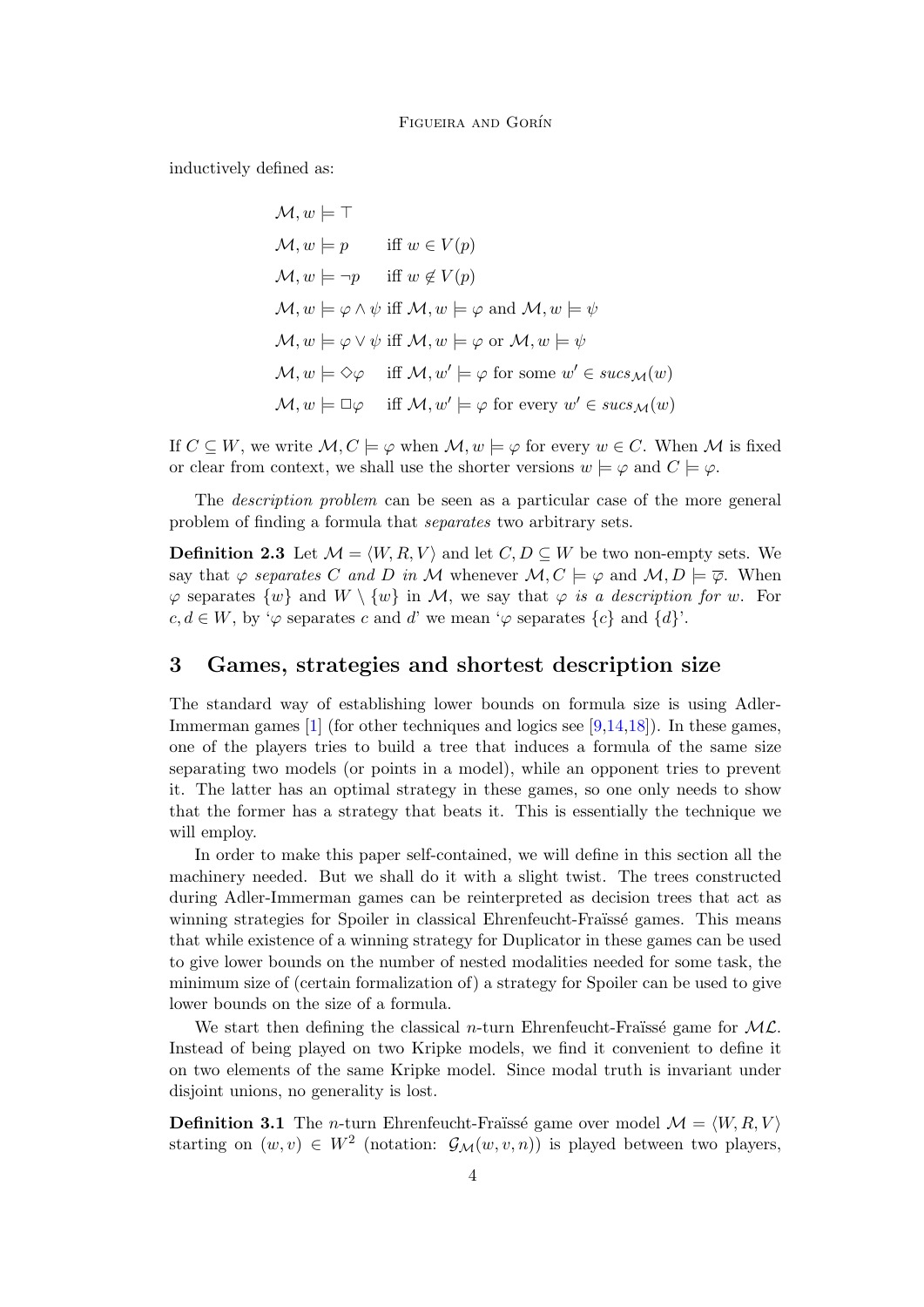Spoiler and Duplicator. The rules of the games are:

 $p_l$ : Spoiler picks a p such that  $w \in V(p)$  and  $v \notin V(p)$  and wins.

 $p_r$ : Spoiler picks a p such that  $v \in V(p)$  and  $w \notin V(p)$  and wins.

- $R_l$ : If  $n > 0$ , Spoiler may pick a  $w' \in sucs(w)$ ; then Duplicator must respond choosing a  $v' \in sucs(v)$  or otherwise loses. In the first case, the turn ends and they continue to play  $\mathcal{G}_{\mathcal{M}}(w', v', n-1)$ .
- $R_r$ : If  $n > 0$ , Spoiler may pick a  $v' \in sucs(v)$ ; then Duplicator must respond choosing a  $w' \in sucs(w)$  or otherwise loses. In the first case, the turn ends and they continue to play  $\mathcal{G}_{\mathcal{M}}(w', v', n-1)$ .

Duplicator wins whenever Spoiler cannot play. We write  $\mathcal{G}_{\mathcal{M}}^{\diamond\wedge\sim}(w, v, n)$  for the variation of  $\mathcal{G}_{\mathcal{M}}(w, v, n)$  without rule  $R_r$ , and  $\mathcal{G}_{\mathcal{M}}^{\diamond \wedge}(w, v, n)$  for the one that additionally drops rule  $p_r$ . We will write  $\mathcal{G}(w, v, n)$  when the model is clear from context.

Rules  $p_l$  and  $p_r$  are not typically part of presentations of Ehrenfeucht-Fraüssé games for  $ML$ ; they include, instead, the additional constraint on rules  $R_l$  and  $R_r$ that  $w'$  and  $v'$  must agree propositionally. Our formulation is clearly equivalent.

Informally, a *strategy* for the game  $\mathcal{G}_{\mathcal{M}}(w, v, n)$  is a way of playing in which a player's moves are determined by the previous ones. It is a winning strategy for player  $P$  when  $P$ , following the commands of the strategy, wins the game independently of the opponent's moves. Before turning into the formal definition of *strategy* and *winning strategy* let us mention some is well-known results (see [\[5,](#page-17-10) Chapter 3] for more details) regarding winning strategies, bisimilarity and modal equivalence. The following are equivalent:

- Duplicator has a winning strategy for  $\mathcal{G}_{\mathcal{M}}(w, v, n);$
- For every formula  $\varphi$  of ML with modal depth n, M,  $w \models \varphi$  iff  $M, v \models \varphi$

Hence, w and v are modally equivalent in  $\mathcal M$  if and only if, for every n, Duplicator has a winning strategy for  $\mathcal{G}_{\mathcal{M}}(w, v, n)$ . If we drop the restriction of *n*-rounds and allow for infinite games, then a winning strategy for player  $P$  denotes a way of playing in such a way that  $P$  can always answer to his opponent's move. Let  $\mathcal{G}_{\mathcal{M}}(w, v)$  denote this infinite game with no limit in the number of rounds. Then Duplicator has a winning strategy for  $\mathcal{G}_{\mathcal{M}}(w, v)$  (that is, one that prevents Spoiler from reaching any of his winning states) if and only if u and v are bisimilar in  $M$ . If u and v are bisimilar in M then u and v are modally equivalent in  $M$ . The converse is not true for arbitrary  $\mathcal M$  but it holds when  $\mathcal M$  is finitely branching (this is known as the Hennessy-Milner Theorem [\[4](#page-16-3)[,10\]](#page-17-11)).

Any strategy for  $\mathcal{G}_{\mathcal{M}}(w, v, n)$  can be formalized in a more or less straightforward way using a simple lookup table. However, we are interested in a formalization that will ultimately allow us to correlate strategy and formula size. We therefore formalize Spoiler's strategies using a form of decision tree, which we call uniform strategy trees.

<span id="page-4-0"></span>**Definition 3.2** Let  $\mathcal{M} = \langle W, R, V \rangle$  be some fixed model. A uniform strategy tree for Spoiler is an annotated tree. We write  $x \to y$  to mean that nodes x and y are linked by an edge and use  $x \stackrel{C}{\rightarrow} y$  when the edge is annotated with a non-empty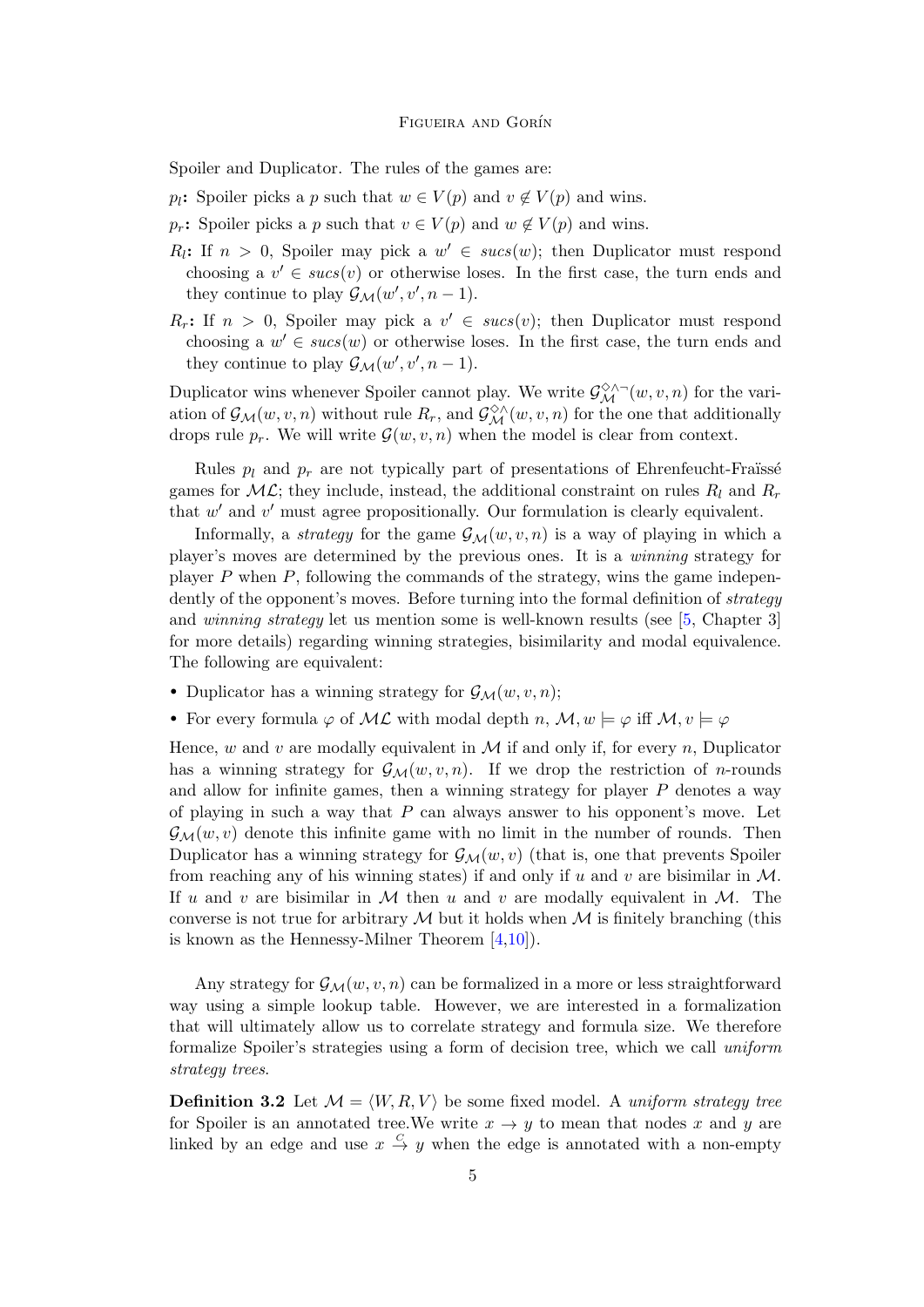$C \subseteq W$ . Nodes can be of six different types: those of type 1 and 2 are annotated with a non-empty set  $C \subseteq W$  and are denoted  $\langle C \rangle$  and  $[C]$ , respectively; those of type 3 and 4 are annotated with a proposition symbol p and denoted  $(p)$  and  $(\bar{p})$ ; finally, those of type 5 and 6, denoted  $(\wedge)$  and  $(\vee)$ , are not annotated (that is, they do not have any other information apart from the type itself).

Let  $C, D \subseteq W$  be non-empty sets; we say that a uniform strategy tree with root x is winning for  $\mathcal{G}_{\mathcal{M}}(C, D)$  whenever these inductive conditions hold:

- (i) If  $x = \langle E \rangle$ , then we must have  $E \cap sucs({w}) \neq \emptyset$  for all  $w \in C$ , and if  $sucs(D) \neq \emptyset$ , then  $x \to y$  for some y that is winning for  $\mathcal{G}_{\mathcal{M}}(E, sucs(D)).$
- (ii) If  $x = [E]$ , then we must have  $E \cap sucs({w}) \neq \emptyset$  for all  $w \in D$ , and if  $sucs(C) \neq \emptyset$ , then  $x \to y$  for some y that is winning for  $\mathcal{G}_{\mathcal{M}}(sucs(C), E)$ .
- (iii) If  $x = (p)$ , then we must have  $C \cap V(p) = C$  and  $D \cap V(p) = \emptyset$ .
- (iv) If  $x = (\overline{p})$ , then we must have  $C \cap V(p) = \emptyset$  and  $D \cap V(p) = D$ .
- (v) If  $x = (\wedge)$ , then  $D = \bigcup \{ A \mid \exists y, x \stackrel{A}{\to} y \text{ and } y \text{ is winning for } \mathcal{G}_{\mathcal{M}}(C, A) \}.$
- (vi) If  $x = (\vee)$ , then  $C = \bigcup \{ A \mid \exists y, x \stackrel{A}{\rightarrow} y \text{ and } y \text{ is winning for } \mathcal{G}_{\mathcal{M}}(A, D) \}.$

When a uniform strategy tree that is winning for  $\mathcal{G}_{\mathcal{M}}(C, D)$  has no nodes of type 2 nor 6 we say that it is winning for  $\mathcal{G}^{\diamondsuit\wedge\neg}(C,D)$ ; if it doesn't have nodes of type 4 either, we say that it is also winning for  $\mathcal{G}^{\diamondsuit\wedge}_{\mathcal{M}}(C,D)$ . Again, we will drop the model when clear from context and say, e.g., that a strategy is *winning for*  $\mathcal{G}(C, D)$ .

The size  $|s|$  of a uniform strategy tree s is the number of *leaf nodes* in s; its depth  $d(s)$  is the maximum number of nested nodes of type 1 or 2.

Notice that every uniform strategy tree s has, by definition, a finite height. Therefore, it has a finite size if and only if every node is finitely branching.

Readers familiar with Adler-Immerman games may recognize in conditions (i)– (vi) the rules of the modal version of these games (for formulas in negation normal form). Since in Adler-Immerman games Duplicator has an optimal strategy, it is not surprising that we can give a static characterization of them.

The first thing we need to show is that winning uniform strategy trees indeed constitute winning strategies.

<span id="page-5-0"></span>**Theorem 3.3** If there exists a uniform strategy tree for Spoiler with  $d(s) \leq n$  that is winning for  $\mathcal{G}^{\star}_{\mathcal{M}}(C,D)$ , then Spoiler wins every game  $\mathcal{G}^{\star}_{\mathcal{M}}(w,v,n)$  with  $w \in C$ ,  $v \in D$  (for  $\mathcal{G}^{\star} \in \{ \mathcal{G}, \mathcal{G}^{\diamond \wedge \neg}, \mathcal{G}^{\diamond \wedge} \}$ ).

**Proof.** We proceed by induction on the tree, so let x be its root. If  $x = (p)$  or  $x = (\bar{p})$ , then by definition, Spoiler can play p according to rule  $p_l$  or  $p_r$ , respectively, and win immediately. If  $x = \langle E \rangle$ , then Spoiler may play according to rule  $R_l$ , picking (non-deterministically) some  $w' \in E$  that is an R-successor of w (observe that since  $E \cap sucs({w}) \neq \emptyset$ , some such successor exists); if Duplicator answers with some  $v' \in sucs(D)$ , then  $sucs(D) \neq \emptyset$  and there must exist some  $x \to y$  such that y is winning for  $\mathcal{G}(E, sucs(D))$ , and by inductive hypothesis, Spoiler wins every instance of  $G(w', v', n-1)$ . If  $x = [E]$ , Spoiler may play according to rule  $R_r$  and we reason analogously. Suppose now  $x = (\wedge)$ ; for some A with  $v \in A$  we must have  $x \stackrel{A}{\rightarrow} y$ and since y is winning for  $\mathcal{G}(C, A)$ , we conclude that Spoiler wins every instance of  $\mathcal{G}(w, v, n)$ . The case for  $x = (\vee)$  is analogous.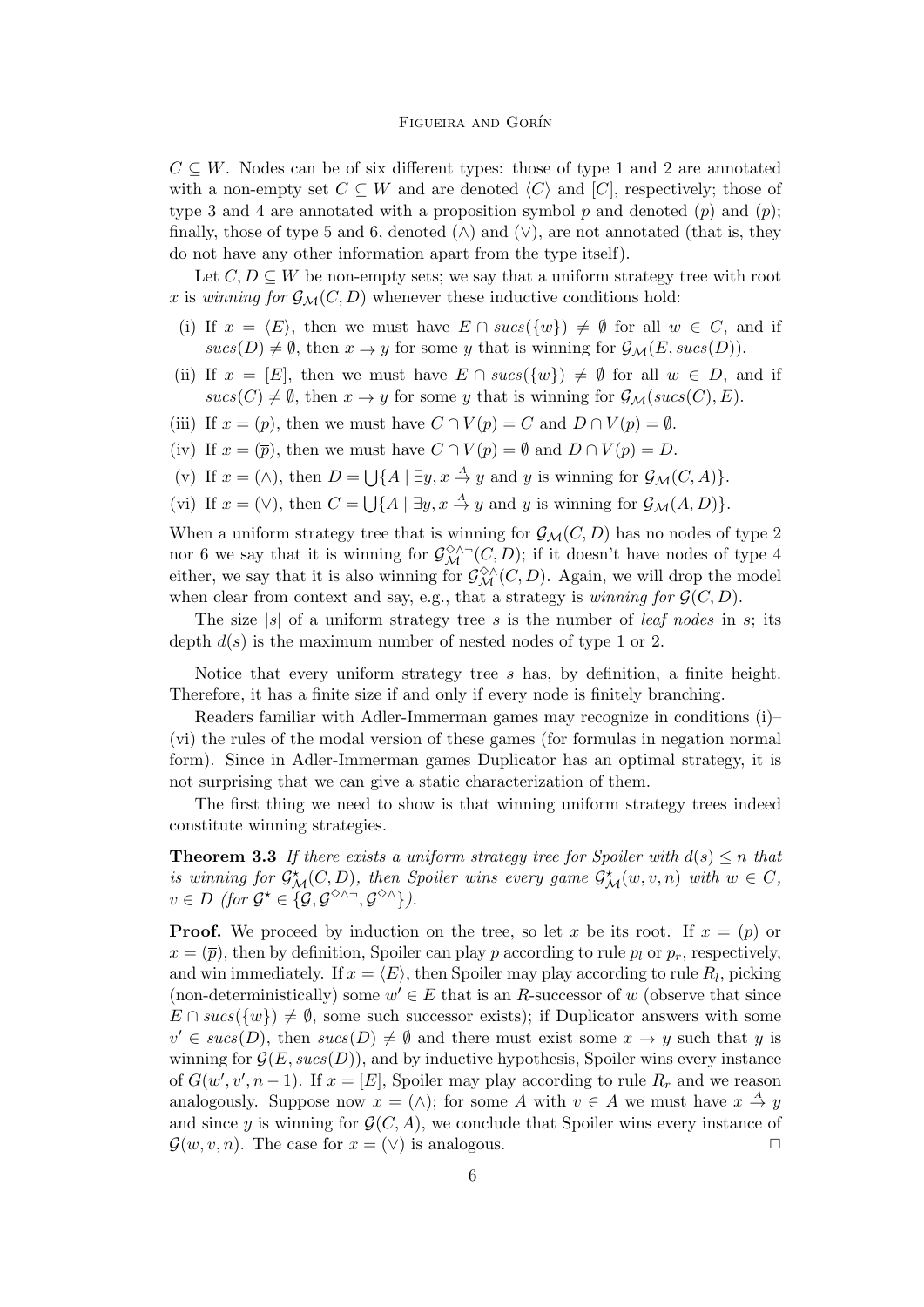We will now prove again the well-known Ehrenfeucht-Fraïssé Theorem for  $ML$ but paying attention not only to the modal depth of formulas but also to their sizes. For the rest of this section, we assume a fixed but otherwise arbitrary model  $\mathcal{M} = \langle W, R, V \rangle$ .

<span id="page-6-0"></span>**Lemma 3.4** Let  $C, D \subseteq W$  be non-empty. If  $\varphi \in \mathcal{L}^*$  separates C and D in M, then Spoiler has a uniform strategy tree s that is winning for  $\mathcal{G}_{\mathcal{M}}^{\star}(C,D)$ , with  $|s| \leq |\varphi|$ and  $d(s) \leq d(\varphi)$  (for  $(\mathcal{L}^\star, \mathcal{G}^\star) \in \{(\mathcal{ML}, \mathcal{G}), (\mathcal{ML}^{\diamondsuit\wedge \neg}, \mathcal{G}^{\diamondsuit\wedge \neg}), (\mathcal{ML}^{\diamondsuit\wedge}, \mathcal{G}^{\diamondsuit\wedge})\}.$ 

**Proof.** We proceed by induction on  $\varphi$ . Since C and D are non-empty, we cannot have  $\varphi = \top$  nor  $\varphi = \bot$ . If  $\varphi = p$ , then a leaf-node (p) suffices while  $(\bar{p})$  works in case  $\varphi = \neg p$ . If  $\varphi = \Diamond \psi$  then we know there exists a  $E \subseteq succ(C)$  such that  $E \cap sucs({w}) \neq \emptyset$  for all  $w \in C$  and  $E \models \psi$ . In case  $sucs(D) = \emptyset$ , we can use  $\langle E \rangle$  (or  $\langle sucs(C) \rangle$ ) as strategy tree. Otherwise, by inductive hypothesis, there is a strategy with root y that is winning for  $\mathcal{G}(E, sucs(D)), |y| \leq |\psi|$  and  $d(y) \leq d(\psi)$ . Therefore, the uniform strategy tree with root  $x = \langle E \rangle$  such that  $x \to y$  must be winning for  $\mathcal{G}(C, D), |x| = |y| \le |\psi| = |\diamond \psi|$  and  $d(x) = 1 + d(y) \le 1 + d(\psi) = d(\diamond \psi)$ . The case for  $\varphi = \Box \psi$  is analogous. Suppose now that  $\varphi = \psi_1 \wedge \cdots \wedge \psi_k$  and let  $F_i = \{v \in D \mid v \models \overline{\psi_i}\}.$  Observe that  $D = \bigcup_{i=1}^k F_i$ , so for some  $i, F_i \neq \emptyset$ . For each  $1 \leq i \leq k$ , if  $F_i \neq \emptyset$  then there exists, by inductive hypothesis, a uniform strategy tree  $y_i$  that is winning for  $\mathcal{G}(C, F_i)$ . Therefore, the uniform strategy tree whose root x is ( $\wedge$ ) and such that  $x \stackrel{F_i}{\to} y_i$  for every  $F_i \neq \emptyset$ , is winning for  $\mathcal{G}(C, D)$ . Observe also that, by inductive hypothesis,  $|x| \leq \sum_{i=i}^{k} |\psi_i| = |\varphi|$  and, similarly,  $d(x) \leq d(y)$ . The case for  $\varphi = \Box(\psi_1 \lor \cdots \lor \psi_k)$  is analogous.  $\Box$ 

Theorem 3.5 (Ehrenfeucht-Fraüssé Theorem) If Duplicator has some strategy that is winning for  $\mathcal{G}^{\star}_{\mathcal{M}}(w, v, n)$ , then for every  $\varphi \in \mathcal{L}^{\star}$  with  $d(\varphi) \leq n$ ,  $\mathcal{M}, w \models \varphi$ implies  $\mathcal{M}, v \models \varphi \ (\ (\mathcal{L}^\star, \mathcal{G}^\star) \in \{ (\mathcal{ML}, \mathcal{G}), (\mathcal{ML}^{\diamond \wedge \neg}, \mathcal{G}^{\diamond \wedge \neg}), (\mathcal{ML}^{\diamond \wedge}, \mathcal{G}^{\diamond \wedge}) \} ).$ 

**Proof.** Suppose  $w \models \varphi$  and  $v \not\models \varphi$ . This means that  $\varphi$  separates w and v and, by Lemma [3.4,](#page-6-0) Spoiler has a uniform strategy tree s with  $d(s) \leq n$  that is winning for  $\mathcal{G}^{\star}(\{w\}, \{v\})$ . Therefore, by Theorem [3.3,](#page-5-0) Spoiler wins every instance of  $\mathcal{G}^{\star}(w, v, n)$ , so Duplicator cannot have a winning strategy.  $\Box$ 

Observe that the condition " $\mathcal{M}, w \models \varphi$  implies  $\mathcal{M}, v \models \varphi$ " is equivalent to " $\mathcal{M}, w \models \varphi$  iff  $\mathcal{M}, v \models \varphi$ " in  $\mathcal{ML}$ , but not in  $\mathcal{ML}^{\diamond} \wedge$ " nor  $\mathcal{ML}^{\diamond} \wedge \neg$ , since they are not closed under negation.

For the converse of Lemma  $3.4$  we need the additional requirement that s is finitely branching.

<span id="page-6-1"></span>**Lemma 3.6** If Spoiler has a uniform strategy tree  $s$  of finite size that is winning for  $\mathcal{G}^{\star}(C,D)$ , then there exists  $a \varphi \in \mathcal{ML}^{\star}$  such that  $|\varphi| \leq |s|$  and  $d(\varphi) \leq d(s)$  that separates C and D (for  $(\mathcal{L}^*, \mathcal{G}^*) \in \{(\mathcal{ML}, \mathcal{G}), (\mathcal{ML}^{\diamond} \land \neg, \mathcal{G}^{\diamond} \land \neg), (\mathcal{ML}^{\diamond} \land, \mathcal{G}^{\diamond} \land)\}\)$ .

**Proof.** We proceed by induction on s, and let x be its root. If  $x = (p)$ , then p trivially satisfies  $C \models p$  and  $D \models \overline{p}$ . Similarly,  $\neg p$  can handle the case  $x = (\overline{p})$ . In case  $x = \langle E \rangle$ , then either  $sucs(D) = \emptyset$  and  $\Diamond \top$  is the formula we need or else there exists an y that is winning for  $G(E, sucs(D))$  and, by inductive hypothesis for some  $\psi$  we have  $E \models \psi$ ,  $sucs(D) \models \overline{\psi}$ ,  $|\psi| \le |y|$  and  $(\psi) \le d(y)$ . Clearly,  $D \models \Box \overline{\psi}$ ,  $|\Diamond \psi| \leq |x|, d(\Diamond \psi) \leq d(x)$  and, because  $E \cap sucs({w}) = \emptyset$  for every  $w \in C$ , we can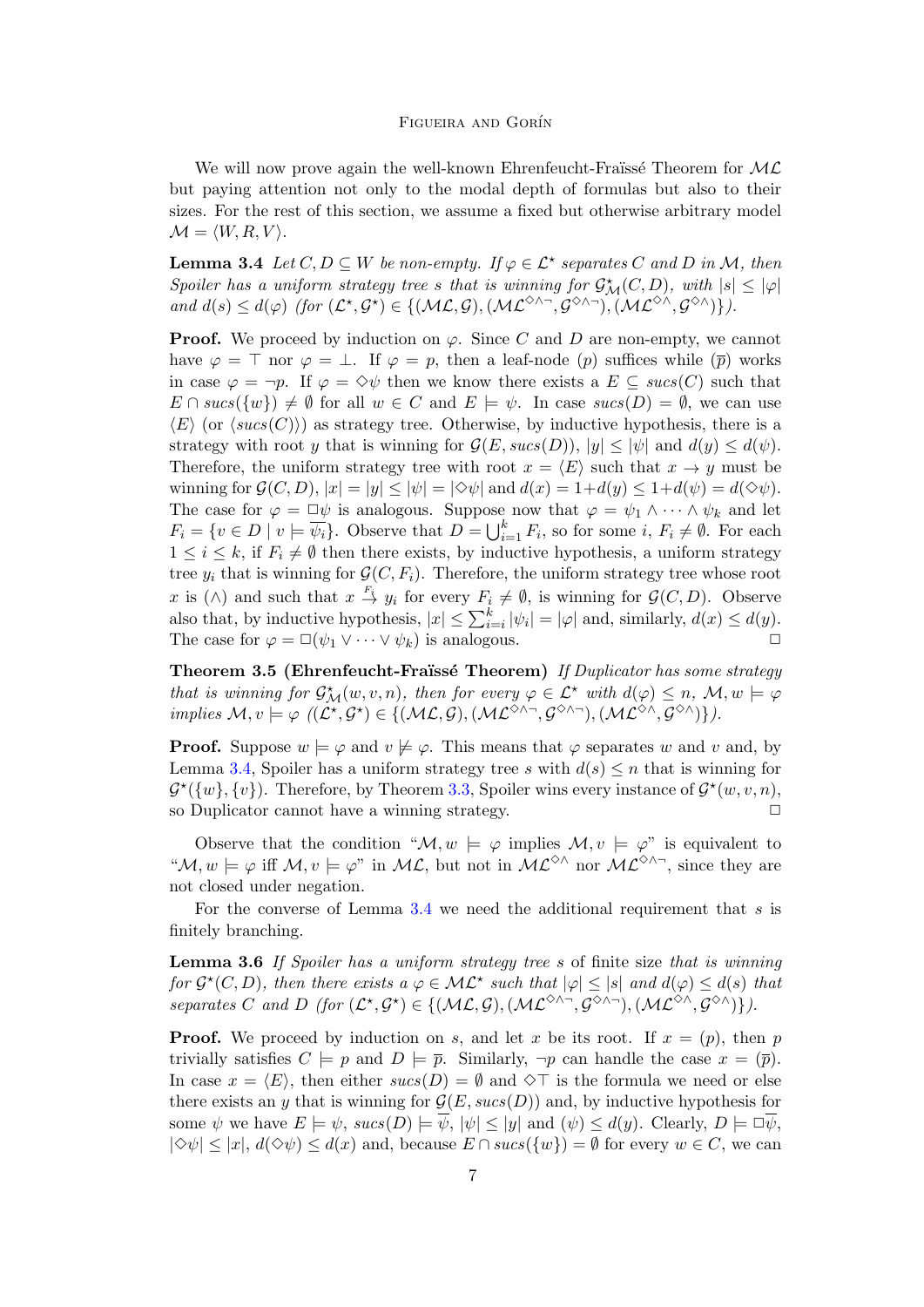also conclude  $C \models \Diamond \psi$ . The case for for  $x = [E]$  is analogous. Suppose now that  $x = (\wedge)$ . Since s has finite size, there can be only finitely many y such that  $x \stackrel{A}{\rightarrow} y$ (there is at least one y since D is non-empty). For every such y there exists, by inductive hypothesis, a formula  $\varphi_y$  such that  $C \models \varphi_y$  and  $A \models \overline{\varphi_y}$ ; by taking  $\varphi$  to be the conjunction of all such  $\varphi_y$ , we get  $C \models \varphi$  and  $D \models \overline{\varphi}$ . The case for  $x = (\vee)$ is symmetrical.  $\Box$ 

We are now ready to give the main result of this section.

**Definition 3.7** We say that a uniform strategy tree s that is winning for  $\mathcal{G}^{\star}_{\mathcal{M}}(C, D)$ is minimum whenever for any other uniform strategy tree s' winning for  $\mathcal{G}^{\star}_{\mathcal{M}}(C,D)$ ,  $|s| \leq |s'|$  (for  $\mathcal{G}^* \in \{\mathcal{G}, \mathcal{G}^{\diamondsuit \wedge \neg}, \mathcal{G}^{\diamondsuit \wedge}\}\)$ ). Similarly, a formula  $\varphi \in \mathcal{ML}^*$  that separates C and D in M is minimum whenever for any  $\psi \in \mathcal{ML}^*$  that separates C and D in  $\mathcal{M}, |\varphi| \leq |\psi| \text{ (for } \mathcal{ML}^* \in \{\mathcal{ML}, \mathcal{ML}^{\diamond \wedge \neg}, \mathcal{ML}^{\diamond \wedge}\}).$ 

<span id="page-7-0"></span>**Theorem 3.8** If s is a minimum uniform strategy tree winning for  $\mathcal{G}_{\mathcal{M}}^{\star}(C, D)$  and  $\varphi \in \mathcal{ML}^*$  is a minimum formula that separates C and D in M, then  $|s| = |\varphi|$  (for  $(\mathcal{L}^\star, \mathcal{G}^\star) \in \{(\mathcal{ML}, \mathcal{G}), (\mathcal{ML}^{\diamondsuit \wedge \neg}, \mathcal{G}^{\diamondsuit \wedge \neg}), (\mathcal{ML}^{\diamondsuit \wedge}, \mathcal{G}^{\diamondsuit \wedge})\}.$ 

**Proof.** By Lemma [3.6,](#page-6-1) there exists a  $\psi$  that separates C and D such that  $|\psi| \leq |s|$ , and since  $\varphi$  is minimum, we know  $|\varphi| \leq |\psi| \leq |s|$ . Now, by Lemma [3.4,](#page-6-0) there exists an s' that is winning for  $\mathcal{G}^*(C, D)$  with  $|s'| \leq |\varphi|$ , and since s is minimum we conclude  $|s| \le |s'| \le |\varphi| \le |\psi| \le |s|$ .

A simple inspection of Definition [3.2](#page-4-0) shows that if a uniform tree strategy is winning for  $\mathcal{G}(C, D)$ , then it is also winning for  $\mathcal{G}(C', D')$  for every non-empty  $C' \subseteq C$  and  $D' \subseteq D$ . This shows that in order to give a lower bound for the description problem for  $w$  it suffices to guarantee that  $w$  has a description and give a lower bound for the size of a formula that separates  $\{w\}$  and D for some D with  $w \notin D$ . This will be pursued in Section [4](#page-8-0) and the following results will be useful.

<span id="page-7-1"></span>**Proposition 3.9** If s is a uniform strategy tree winning for  $\mathcal{G}^{\star}(C, D)$  whose root is of the form  $\langle E \rangle$  (resp.  $[E]$ ), then there exists a uniform strategy tree s' with root  $\langle E' \rangle$ (resp.  $[E']$ ) that is winning for  $\mathcal{G}^*(C,D)$  and such that  $|s|=|s'|$  and  $E' \subseteq sucs(C)$ (resp.  $E' \subseteq sucs(D)$ ), for  $\mathcal{G}^* \in \{ML, ML^{\diamondsuit \wedge \neg}, ML^{\diamondsuit \wedge} \}.$ 

**Proof.** Let  $x = \langle E \rangle$  be the root of s; define  $x' = \langle E \cap sucs(C) \rangle$  and set  $x' \to y$  for every y such that  $x \to y$ . Since C is not empty and for every  $w \in C$ ,  $E \cap sucs(w) \neq \emptyset$ , we know  $E \cap sucs(C)$  is not empty. If  $x \to y$  then y is winning for  $\mathcal{G}(E, sucs(D))$ and, by the observation above, y is also winning for  $\mathcal{G}(E \cap sucs(C), sucs(D))$  and therefore x' is winning for  $\mathcal{G}(C, D)$ . The case for  $[E]$  is analogous.

<span id="page-7-3"></span>**Proposition 3.10** If s is a uniform strategy tree that is winning for  $\mathcal{G}^{\star}(C, D)$  ( $\mathcal{G}^{\star} \in$  $\{\mathcal{G}, \mathcal{G}^{\diamond\wedge\sim}, \mathcal{G}^{\diamond\wedge}\}\)$ , then  $C \cap D = \emptyset$ .

<span id="page-7-2"></span>**Proposition 3.11** Let  $G^* \in \{G, G^{\diamond \wedge n}, G^{\diamond \wedge n}\}\$  and let s be a winning strategy for  $\mathcal{G}^{\star}(C,D)$  of minimum size. If D is singleton (resp. C is singleton) and the root of s is of type  $(\wedge)$  (resp. of type  $(\vee)$ ) then there is a winning strategy s' for  $\mathcal{G}^*(C,D)$ such that  $|s| = |s'|$  and the root of s' is not of type  $(\wedge)$  (resp. of type  $(\vee)$ ).

**Proof.** If s is of type  $(\wedge)$  and D is singleton then  $s \stackrel{D}{\to} s_1$  is the only possible beginning of s (here  $s_1$  is the only child of s because s is minimum). Like s, the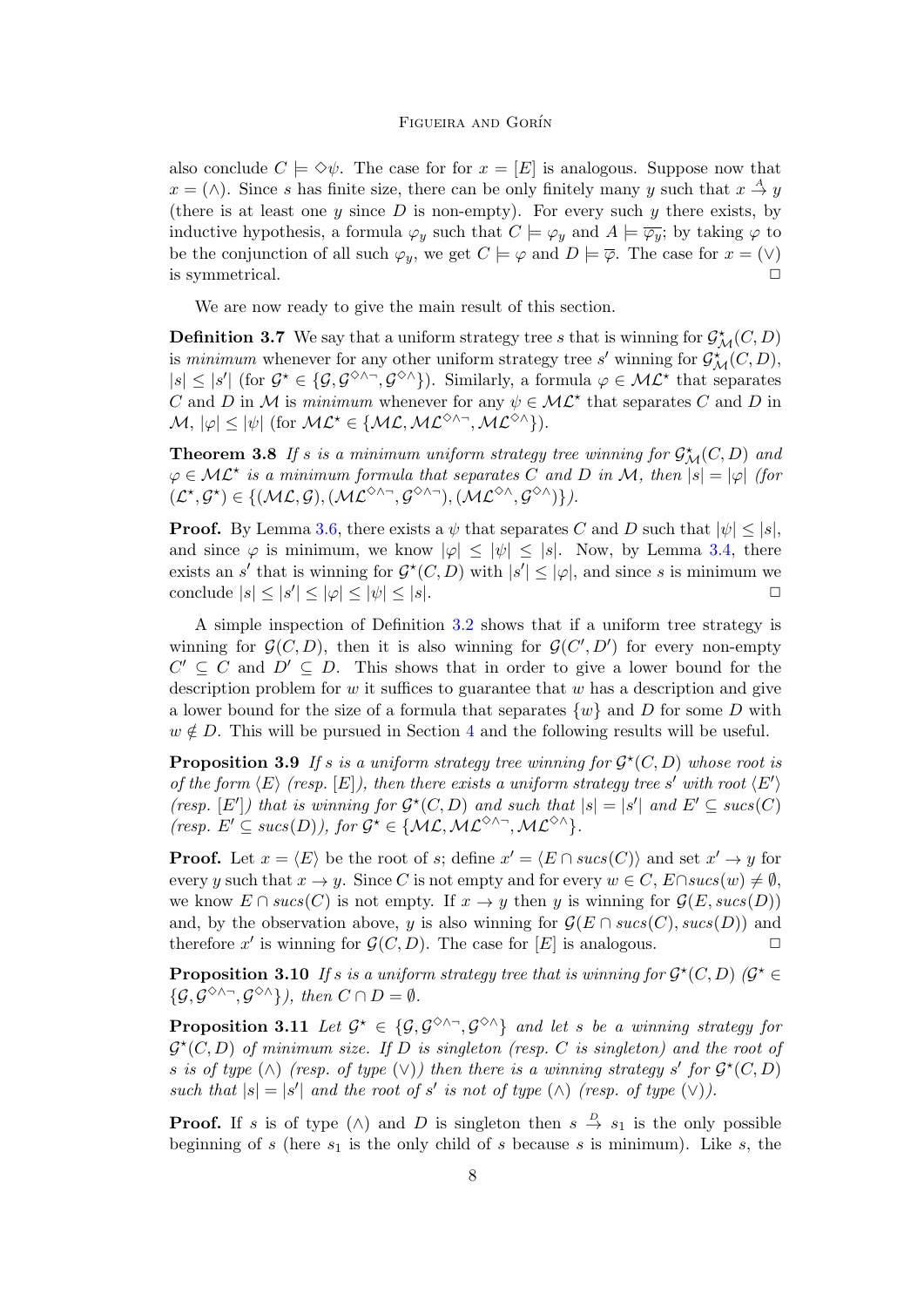subtree  $s_1$  is winning for  $\mathcal{G}^*(C,D)$  and  $|s|=|s_1|$ . Let n be the least such that  $s \stackrel{D}{\to} s_1 \stackrel{D}{\to} s_2 \dots s_{n-1} \stackrel{D}{\to} s_n$  and  $s_n$  is not of type ( $\wedge$ ). By a simple induction one can show that the subtree  $s_n$  of s is winning for  $\mathcal{G}^*(C,D)$  and  $|s|=|s_n|$ . The case for  $C$  singleton is analogous.

<span id="page-8-1"></span>**Proposition 3.12** If s is a uniform strategy tree winning for  $\mathcal{G}(C, D)$ , then there exists a winning strategy tree s' for  $\mathcal{G}(D, C)$  and  $|s| = |s'|$ .

**Proof.** We obtain s' from s by applying on each node of s substitution  $\sigma$ , where  $\sigma = [\langle E \rangle \mapsto [E], [E] \mapsto \langle E \rangle, (p) \mapsto (\overline{p}), (\overline{p}) \mapsto (p), (\wedge) \mapsto (\vee), (\vee) \mapsto (\wedge)].$  By a trivial induction, s is winning for  $\mathcal{G}(C, D)$  iff  $s' = \sigma(s)$  is winning for  $\mathcal{G}(D, C)$ .  $\Box$ 

### <span id="page-8-0"></span>4 Lower bound for the size of modal descriptions

We say that, for a modal logic  $\mathcal{L}$ , the size of the  $\mathcal{L}$ -separation problem is bounded by f if for all finite models  $\mathcal{M} = \langle W, R, V \rangle$  and non-empty  $C, D \subseteq W$  if there is an  $\mathcal{L}$ -formula that separates C and D then there is one such formula of size at most  $f(|\mathcal{M}|)$ . We say it is polynomially bounded when it is bounded by some polynomial. Similarly, we say that f is a lower bound for the size of the  $\mathcal{L}$ -separation problem when there are infinitely many models  $\mathcal{M} = \langle W, R, V \rangle$  and non-empty  $C, D \subseteq W$ such that an  $\mathcal{L}$ -formula  $\varphi_{\mathcal{M}}$  separates C and D, and all such formulas have size at least  $f(|\mathcal{M}|)$ . We say that the size of the L-separation problem has an exponential lower bound when there is a fixed  $b > 1$  such that  $b^x$  is a lower bound for the  $\mathcal{L}$ -separation problem. The notions are analogously defined for the  $\mathcal{L}$ -description problem.

In general one cannot conclude that an  $\alpha$  in the domain of  $\mathcal M$  has exclusively L-descriptions of size at least  $f(\mathcal{M})$  from the fact that a is L-separable from some b exclusively by formulas of size at least  $f(|\mathcal{M}|)$  (a could have no  $\mathcal{L}$ -descriptions at all). However, the implication is true when the  $\alpha$  in question does have an  $\mathcal{L}\text{-description.}$ 

In this section we show that, for  $\mathcal{L} \in \{ML, \mathcal{ML}^{\diamond} \land \neg, \mathcal{ML}^{\diamond} \land \}$ , the size of the  $\mathcal{L}$ separation and  $\mathcal{L}\text{-}\text{description problems}$  has an exponential lower bound and therefore it cannot be polynomially bounded. We use the machinery introduced in Section [3](#page-3-0) to show lower bounds on Spoiler's winning uniform strategy trees and hence the size of the corresponding formulas.

<span id="page-8-2"></span>Theorem 4.1 There is a recursive family of acyclic finite models with two distinguished points  $(\mathcal{M}_n, a_n, b_n)_{n \in \mathbb{N}}$  such that  $|\mathcal{M}_n| \in O(n)$  and the size of the shortest  $ML$ -formula  $\varphi_n$  that separates  $a_n$  from  $b_n$  in  $\mathcal{M}_n$  is exponential in n. Furthermore, there exists an ML-description of  $a_n$  in  $\mathcal{M}_n$ .

**Proof.** The definition of  $(M_n, a_n, b_n)_{n \in \mathbb{N}}$  is shown in Figure [1.](#page-9-0) It is not hard to see that for all n,  $\mathcal{M}_n$  is acyclic and  $|\mathcal{M}_n| \in O(n)$ . We now show by induction on n that for all *n* there exists a minimum uniform strategy tree  $s_n$  such that  $|s_n| = 2^n$ . Since  $|\mathcal{M}_n| \in O(n)$ , we conclude from this that  $|s_n|$  is exponential in  $|\mathcal{M}|$  and by Theorem [3.8](#page-7-0) the minimum formula  $\varphi_n$  that separates  $a_n$  from  $b_n$  is exponential in  $|\mathcal{M}|$  too.

For  $n = 0$ , we have that  $s_0 = \langle \{a'_0\} \rangle$  is clearly winning for  $\mathcal{G}(\{a_0\}, \{b_0\})$  and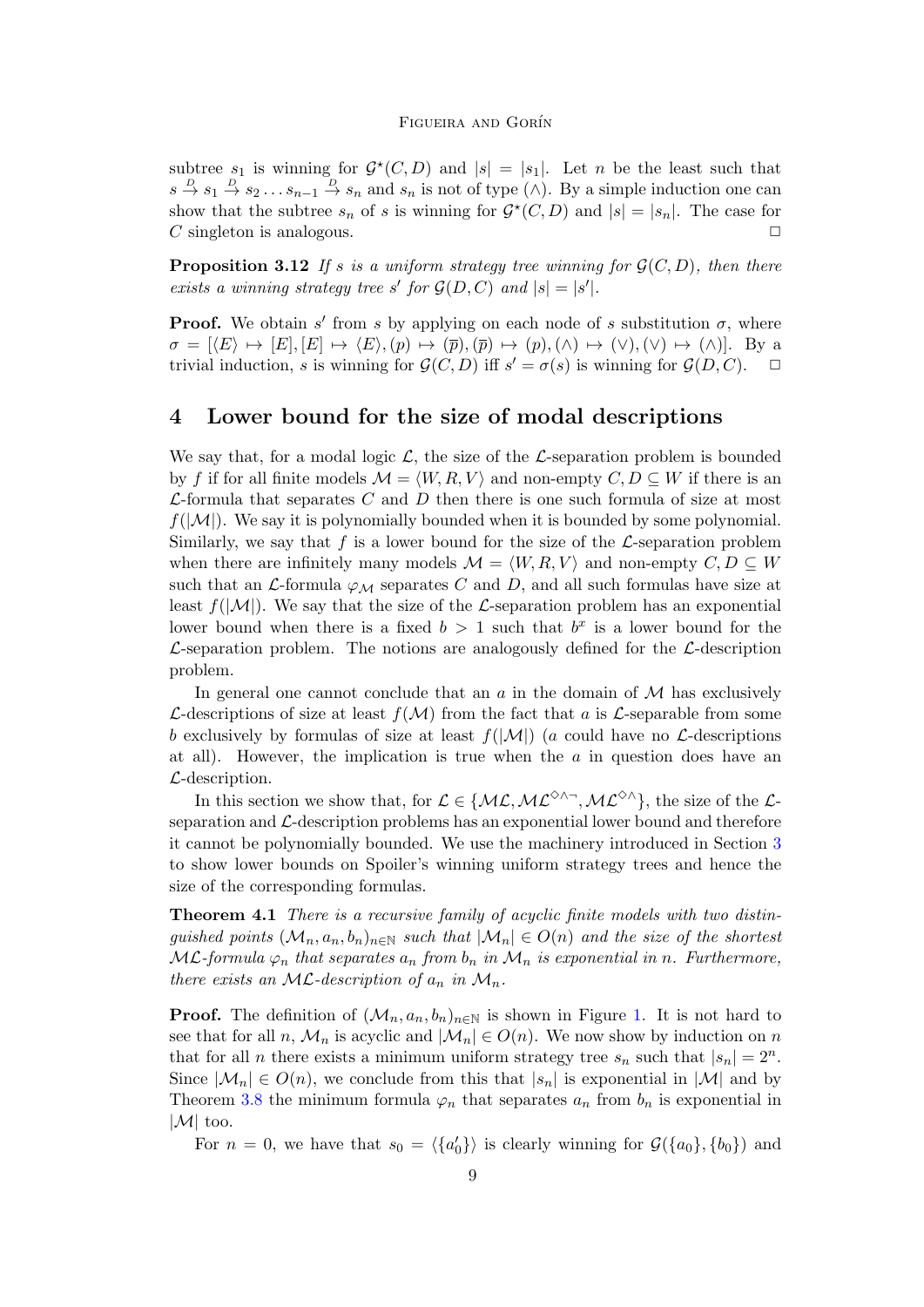

<span id="page-9-0"></span>Fig. 1. Recursive family of models  $(\mathcal{M}_n, a_n, b_n)_{n \in \mathbb{N}}$ 

since  $|s_0| = 1$ ,  $s_0$  is minimum. Now assume  $s_n$  is a minimum uniform strategy tree that is winning for  $\mathcal{G}(\{a_n\}, \{b_n\})$  and let  $s_{n+1}$  be a minimum winning strategy tree for  $\mathcal{G}(\{a_n\}, \{b_n\})$ . We do a case analysis of  $s_{n+1}$  to rule out possibilities and ensure that  $s_{n+1}$  is unique (up-to redundant occurrences of nodes of type  $(\wedge)$ , see below) and exponentially large.

In what follows, we avoid subscript  $n + 1$  for convenience (e.g., we write  $a'$  for  $a'_{n+1}$ ). The reader can track the name of the nodes we use and the shape of the resulting strategy in Figure [2.](#page-10-0) We use the convention for nodes of type  $\langle \cdot \rangle$  and  $[\cdot]$ guaranteed by Proposition [3.9.](#page-7-1)

The first thing to observe is that since  $\mathcal{M}_n \models \neg p$ , for all p, no nodes of type  $(p)$ or  $(\bar{p})$  can occur in  $s_{n+1}$  at all. Secondly, observe that using Proposition [3.11,](#page-7-2) we can assume without loss of generality that the root of  $s_{n+1}$  is not of type  $(\wedge)$  or  $(\vee)$ . Next we can rule out also the case  $s_{n+1} = [E] \to x$ , for some  $E \subseteq \{a', b'\}$ , for that would imply that x is winning for  $\mathcal{G}(\{a',b'\},E)$ , which contradicts Proposition [3.10.](#page-7-3)

We can assume, therefore that  $s_{n+1} = \langle E \rangle \to x$ , for some non-empty  $E \subseteq$  ${a', b', a^*}$  and that x is winning for  $\mathcal{G}(E, \{a', b'\})$ . But by Proposition [3.10,](#page-7-3) we may conclude  $a' \notin E$  and  $b' \notin E$ . Hence, we must have  $E = \{a^*\}.$ 

We now perform a similar case analysis on x. By Proposition  $3.11$ , we may assume that x is not of type (∨). If  $x = \langle F \rangle \to y$ , for some non-empty  $F \subseteq$  ${a_n, b_n}$ , then y would have to be winning for  $\mathcal{G}(F, \{a_n, b_n\})$  which contradicts Proposition [3.10.](#page-7-3) Similarly, we can see that we cannot have  $x = [F] \rightarrow y$ .

Therefore, we can assume that x is of type  $(\wedge)$ , winning for  $\mathcal{G}(\{a^*\}, \{a', b'\})$  and minimum. Notice that we can ignore, without loss of generality, the case where  $x$ has only one successor y with  $x \stackrel{\{a',b'\}}{\rightarrow} y$  (for in that case y would also be a minimum uniform strategy tree for  $\mathcal{G}(\{a^*\}, \{a', b'\})$ ). We conclude, then, that x has two children  $y_1$  and  $y_2$  such that  $x \stackrel{\{a'\}}{\rightarrow} y_1$  and  $x \stackrel{\{b'\}}{\rightarrow} y_2$ . Furthermore,  $y_1$  is winning for  $\mathcal{G}(\{a^*\}, \{a'\})$  and  $y_2$  is winning for  $\mathcal{G}(\{a^*\}, \{b'\})$ .

Using again Proposition [3.11,](#page-7-2) we conclude that  $y_1$  and  $y_2$  are not of type ( $\wedge$ ) nor (∨). If  $y_1 = [G_1] \rightarrow z_1$ , the only possibility for  $G_1$  is  $\{a_n\}$ . So  $z_1$  would have to be winning for  $\mathcal{G}(\{a_n, b_n\}, \{a_n\})$  contradicting Proposition [3.10.](#page-7-3)

Hence we must have  $y_1 = \langle E_1 \rangle \to z_1$  and  $y_2 = \langle E_1 \rangle \to z_2$  with  $E_i \subseteq \{a_n, b_n\}; z_1$ must be winning for  $\mathcal{G}(\{E_1\}, \{a_n\})$  and  $z_2$  for  $\mathcal{G}(\{E_2\}, \{b_n\})$ . By Proposition [3.10,](#page-7-3)  $a_n \notin E_1$  and  $b_n \notin E_2$ , so  $E_1 = \{b_n\}$  and  $E_2 = \{a_n\}.$ 

For s to be minimum, both  $z_1$  and  $z_2$  have to be minimum strategies winning for  $\mathcal{G}(\{b_n\}, \{a_n\})$  and  $\mathcal{G}(\{a_n\}, \{b_n\})$  respectively. We can therefore assume that  $z_1 = s_n$  and, by inductive hypothesis,  $|z_1| = 2^n$ . Using Proposition [3.12,](#page-8-1) we conclude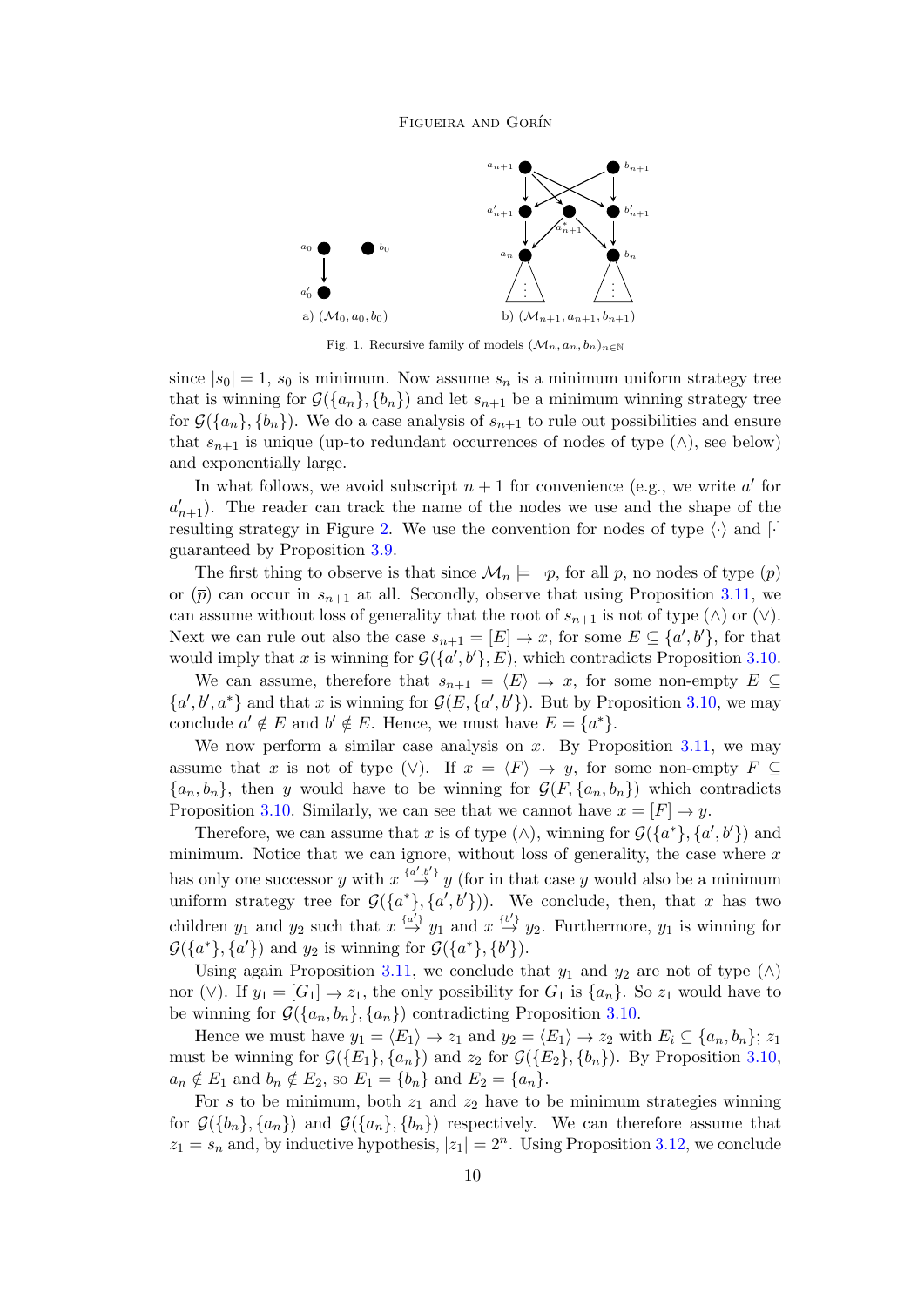

<span id="page-10-0"></span>Fig. 2.  $s_{n+1}$ , minimum uniform strategy tree winning for  $\mathcal{G}_{\mathcal{M}_{n+1}}(\{a_{n+1}\}, \{b_{n+1}\})$ .



<span id="page-10-1"></span>Fig. 3. Recursive family of models  $(\mathcal{N}_n, a_n, b_n)_{n\in\mathbb{N}}$ 

 $|z_2| = 2^n$  and since  $|s_{n+1}| = |z_1| + |z_2|$ , we obtain  $|s_{n+1}| = 2^{n+1}$ .

By Lemma [3.6,](#page-6-1) there exists a separating formula  $\varphi_n$  associated to each  $s_n$ . It is not hard to see that they are  $\varphi_0 := \Diamond \top$  and  $\varphi_{n+1} := \Diamond (\Diamond \varphi_n \land \Diamond \overline{\varphi_n})$ . But observe that  $\varphi_n$  is stronger than  $\Diamond^{2n+1}\top$  and since clearly  $\mathcal{M}_n, w \not\models \Diamond^{2n+1}\top$  for all w other than  $a_n$  and  $b_n$ , we have that  $\varphi_n$  is a description for  $a_n$ .

<span id="page-10-3"></span>**Corollary 4.2** The size of the ML-separation and ML-description problems has an exponential lower bound and therefore it is not polynomially bounded.

An inspection of the proof of Theorem [4.1](#page-8-2) reveals that any  $ML$ -formula that separates  $a_n$  and  $b_n$  in  $\mathcal{M}_n$  (with  $n > 1$ ) must use  $\Box$  and  $\lor$ . This already implies that one cannot separate  $a_n$  and  $b_n$  in  $\mathcal{M}_n$  using the logics  $\mathcal{ML}^{\diamond\wedge}$  or  $\mathcal{ML}^{\diamond\wedge}$  (one could alternatively show that consistently playing  $a'_n$  constitutes a winning strategy for Duplicator).

In order to show that the size of the  $\mathcal{L}\text{-separation}$  and  $\mathcal{L}\text{-description problem}$  for  $\mathcal{L} \in \{ML^{\diamondsuit\wedge},ML^{\diamondsuit\wedge\neg}\}\$  has an exponential lower bounds, we need to find another family of models. The models in this case turned out to be somehow more complex.

<span id="page-10-2"></span>Theorem 4.3 There is a recursive family of acyclic finite models with two distinguished points  $(\mathcal{N}_n, a_n, b_n)_{n \in \mathbb{N}}$  such that  $|\mathcal{N}_n| \in O(n)$  and the size of the shortest  $\mathcal{ML}^{\diamond\wedge\sim}$ -formula  $\psi_n$  that separates  $a_n$  and  $b_n$  in  $\mathcal{N}_n$  is exponential in n. Furthermore, there exists an ML<sup> $\diamond \wedge \neg$ </sup>-description of  $a_n$  in  $\mathcal{N}_n$ .

**Proof.** The definition of  $(\mathcal{N}_n, a_n, b_n)_{n \in \mathbb{N}}$  is given in Figure [3.](#page-10-1) Notice that now the models interpret a propositional variable  $p$ . It is not hard to see that for all  $n$ ,  $\mathcal{N}_n$  is acyclic and  $|\mathcal{N}_n| \in O(n)$ . One proceeds as in the proof of Theorem [4.1,](#page-8-2) and shows by induction on  $n$  that the minimum uniform strategy tree winning for  $\mathcal{G}^{\diamond\wedge\sim}(\{a_n\},\{b_n\})$  has size, in this case,  $2^n3-2$ , which is the closed form of  $|s_0| = 1$ ;  $|s_{n+1}| = 2|s_n| + 2$ . Details can be found in Appendix [A.](#page-17-12)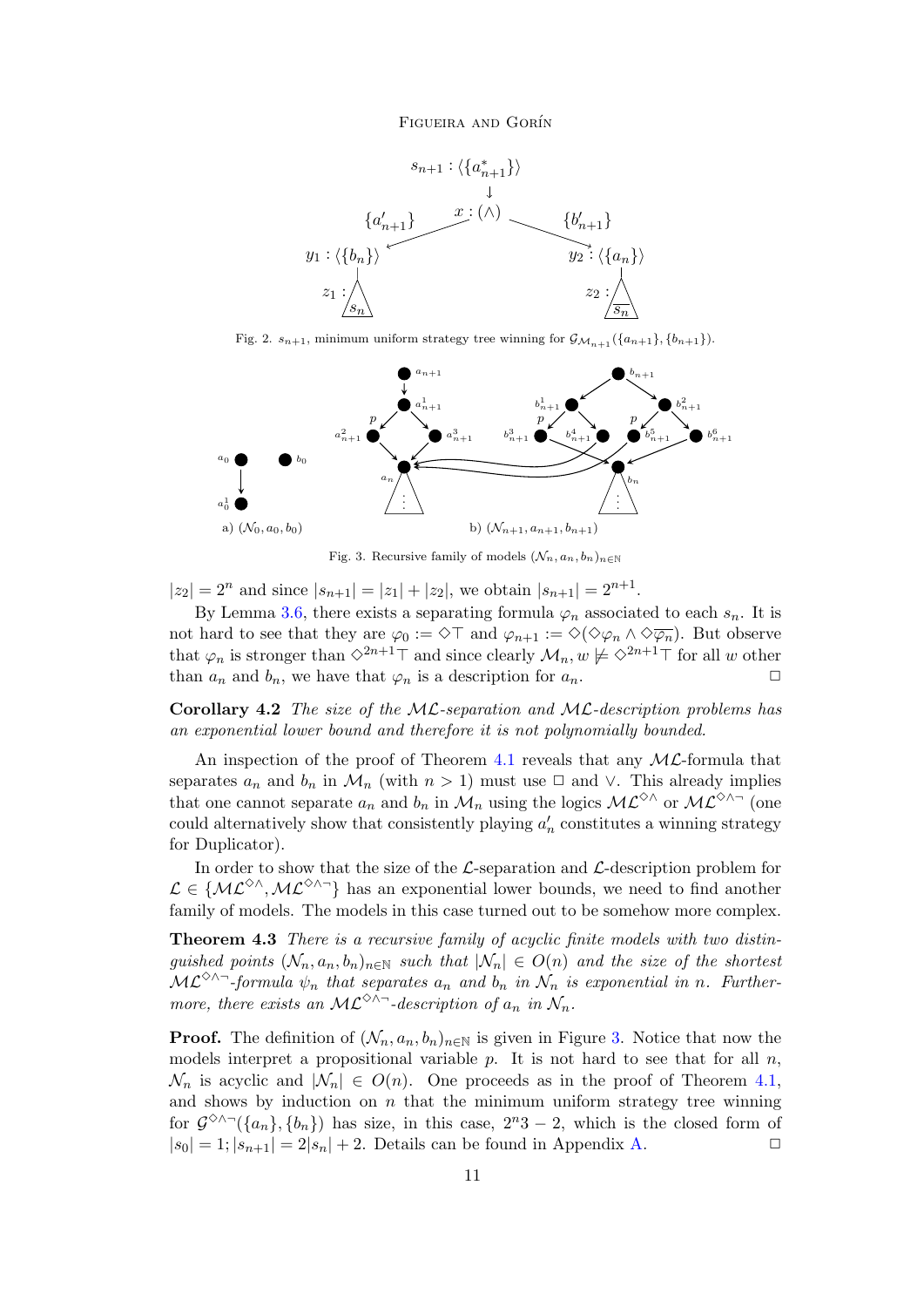<span id="page-11-2"></span>Corollary 4.4 The size of the ML<sup> $\diamond \land \neg$ </sup>-separation and ML<sup> $\diamond \land \neg$ </sup>-description problems has an exponential lower bound and therefore it is not polynomially bounded.

The proof of Theorem [4.3](#page-10-2) shows that atomic negation is necessary to separate  $a_n$  and  $b_n$  in  $\mathcal{N}_n$ . Therefore, there is no  $\mathcal{ML}^{\diamond\wedge}$ -formula separating  $a_n$  and  $b_n$  in  $\mathcal{N}_n$ . However a simple modification of the models  $(\mathcal{N}_n)_{n\in\mathbb{N}}$  in the proof of Theorem [4.3](#page-10-2) shows the same result for  $\mathcal{ML}^{\diamond}\wedge \text{ instead of } \mathcal{ML}^{\diamond}\wedge \neg$ .

<span id="page-11-1"></span>Theorem 4.5 There is a recursive family of acyclic finite models with two distinguished points  $(\mathcal{N}'_n, a_n, b_n)_{n \in \mathbb{N}}$  such that  $|\mathcal{N}'_n| \in O(n)$  and the size of the shortest  $\mathcal{ML}^{\diamond\wedge}$ -formula  $\psi'$  that separates  $a_n$  and  $b_n$  in  $\mathcal{N}'_n$  is exponential in n. Furthermore, there exists an  $ML^{\diamondsuit\wedge}$ -description of  $a_n$  in  $\mathcal{N}_n$ .

**Proof.** Define  $\mathcal{N}'_n$  in the same way as  $\mathcal{N}_n$  in the proof of Theorem [4.3,](#page-10-2) but introduce a second propositional variable q and set  $V(q) = \{a_n^3, b_n^4, b_n^6\}$  in  $\mathcal{N}'_n$ ; that is, make q true in all the nodes of the third level of  $\mathcal{N}_n$  where p was false. The proof is completely analogous.

<span id="page-11-3"></span>**Corollary 4.6** The size of the ML<sup> $\diamond \wedge$ </sup>-separation and ML<sup> $\diamond \wedge$ </sup>-description problems has an exponential lower bound and therefore it is not polynomially bounded.

## <span id="page-11-0"></span>5 Upper bound for the size of modal descriptions

In the previous section we found an exponential lower bound for the size of a modal formula that describes an element of the domain, more precisely,  $O(b^{|\mathcal{M}|})$  for  $b \in$ (1, 2]. We will now analyze the complexity of a simple algorithm that computes such formulas in order to find an upper bound for this problem. We will see that its complexity is  $O(2^{|\mathcal{M}|^2} \cdot |\mathcal{M}|)$ , so, while the lower bound is not tight it is still reasonable. We expect that tighter upper bounds can be obtained by considering better algorithms.

Assume a fixed *finite* model  $\mathcal{M} = \langle W, R, V \rangle$ . We define now a simple procedure which maintains, at each step s, a relation  $\sim$ <sub>s</sub>⊆ W × W and a map  $f_s: W \to \mathcal{ML}$ that satisfy the following invariant: "if  $w \not\sim_s v$ , then Spoiler has a winning strategy for the game  $\mathcal{G}(w, v, d(f_s(w))$ ; witnessed by the fact that  $w \models f_s(w)$  and  $v \not\models f_s(w)$ ". The algorithm computes the largest such  $\sim_s$ , which, of course, corresponds to the maximum autobisimulation on  $\mathcal M$  (in fact, it can be seen as a variation of Hopcroft's bisimulation algorithm [\[11\]](#page-17-13)). The procedure goes as follows:

• Step 0: Let  $P(v) := \{p \mid v \in V(p)\}\$ and  $\overline{P}(v) := \{\neg p \mid v \notin V(p)\}\$ . Define

$$
f_0(w) := \bigwedge (P(w) \cup \overline{P}(w)) \quad \text{for all } w \in W
$$

$$
\sim_0 := \{(u, v) \mid P(u) = P(v)\}
$$

- Step s+1: Pick any two  $u, v \in W$  with  $u \sim_s v$  that satisfy Condition 1 or 2 below and proceed accordingly. If no such elements exist, stop.
	- Condition 1: For some  $u' \in sucs(u)$ , there is no element  $v' \in sucs(v)$  such that  $u' \sim_s v'$ . In that case, set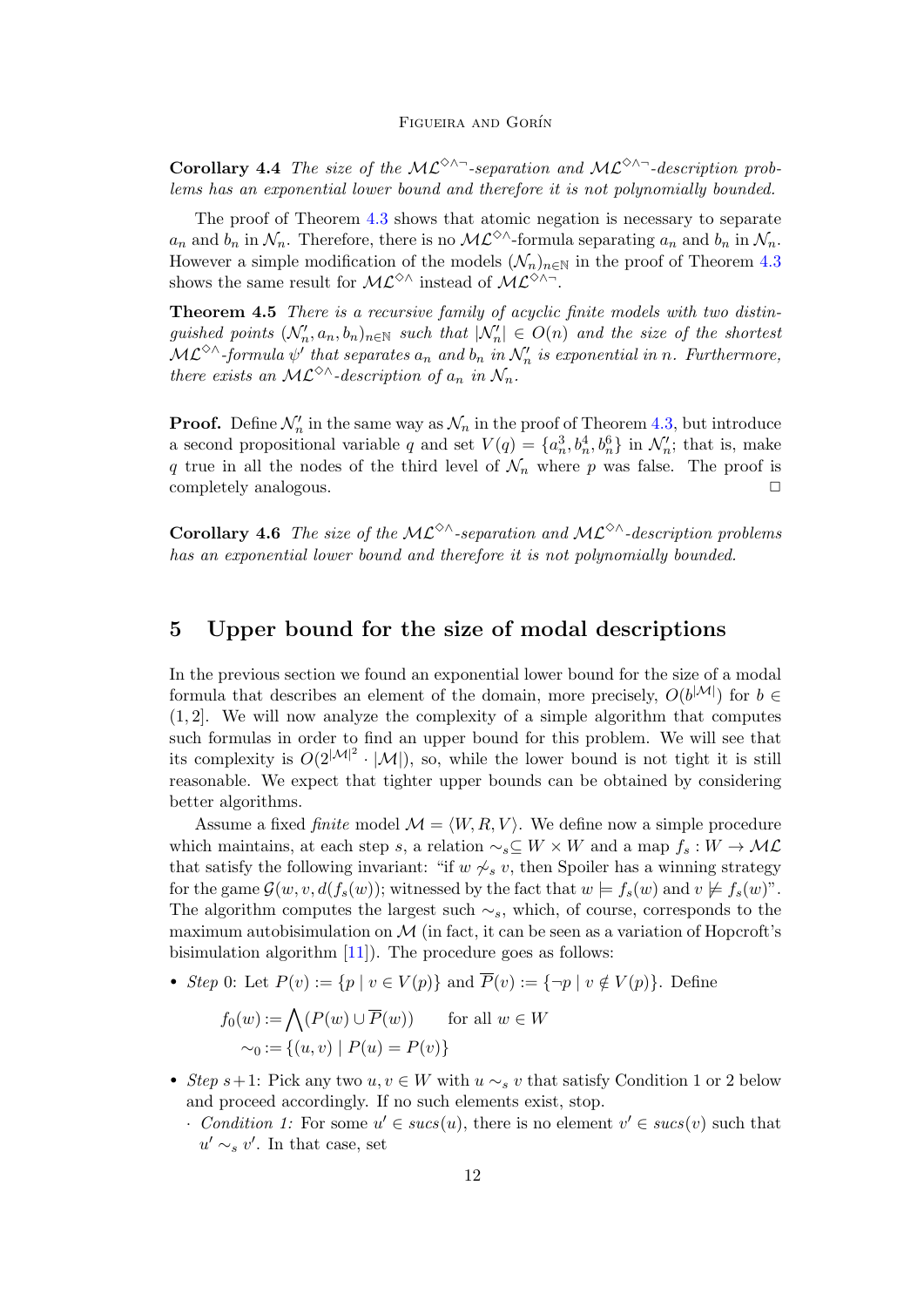$$
f_{s+1}(u) := f_s(u) \wedge \Diamond f_s(v')
$$
  
\n
$$
f_{s+1}(v) := f_s(v) \wedge \Box f_s(v')
$$
  
\n
$$
f_{s+1}(x) := f_s(x) \qquad \text{for any } x \notin \{u, v\}
$$
  
\n
$$
\sim_{s+1} := \sim_s \setminus \{(u, v), (v, u)\}
$$

• Condition 2: For some  $v' \in sucs(v)$ , there is no element  $u' \in sucs(u)$  such that  $u' \sim_s v'$ . In that case, set

$$
f_{s+1}(u) := f_s(u) \wedge \Box \overline{f_s(v')}
$$
  
\n
$$
f_{s+1}(v) := f_s(v) \wedge \Diamond f_s(v')
$$
  
\n
$$
f_{s+1}(x) := f_s(x) \qquad \text{for any } x \notin \{u, v\}
$$
  
\n
$$
\sim_{s+1} := \sim_s \setminus \{(u, v), (v, u)\}
$$

Clearly the invariant holds after *Step 0*, and assuming it holds at the beginning of Step  $s + 1$ , it is straightforward to see that whenever Condition 1 holds, then Spoiler wins any  $\mathcal{G}(u, v, n)$  (for certain n) by playing first u' according to rule  $R_l$ , so the invariant is maintained (similar for Condition 2). The procedure is guaranteed to terminate and, if it does by stage k then, because of the invariant,  $f_k(u)$  is a description for u whenever  $u \nsim_k v$  for  $u \neq v$ .

Notice that this procedure does not compute a *minimum* description for  $u$  (this problem appears to be harder). Even more, it is shown in [\[2\]](#page-16-1) that for the class of converse well-founded, linear models, there exist executions of this procedure  $5$ that lead to formulas whose size cannot be bound by a polynomial. However, every element in a model in this class has a modal formula description of linear size.

In any case, the analysis of this simple procedure will give us an upper bound for the size of the minimum modal description of an element.

The first thing to observe is that the procedure terminates at most by stage 1  $\frac{1}{2}(|W|^2 - |W|)$ . This is because at each step s we have  $|\sim_{s+1}| = |\sim_s| - 2$ ,  $|\sim_0| \le |W|^2$ and for every  $w \in W$  and  $s, w \sim_s w$ .

Let  $M(s) = \max\{|f_s(v)| \mid v \in W\}$ . It is clear that  $M(0) \in O(|V|)$  and (since the witnesses u and v are distinct) we have  $M(s+1) \leq 2 \cdot M(s)$ . We conclude that  $M(s) \in O(2^s \cdot |V|)$ . Therefore, if  $v \in W$  has a modal description, the one computed by this procedure has size at most  $M(\frac{1}{2})$  $\frac{1}{2}(|W|^2 - |W|)$ ).

**Theorem 5.1** Let  $M = \langle W, R, V \rangle$  and  $v \in W$ . If  $\varphi \in ML$  is a minimum description of v in M, then  $|\varphi| \in O(2^{\frac{1}{2}|W|^2} \cdot |V|)$ .

Obtaining an upper bound for  $ML^{\diamondsuit\wedge}$  and  $ML^{\diamondsuit\wedge\neg}$  is not difficult. The main difference is that the simulation notion for these two logics is no longer symmetric. Hence we have to treat  $(u, v)$  and  $(v, u)$  separately. For  $ML^{\diamondsuit\wedge\neg}$  the same procedure applies with the following three modifications: a) since Spoiler cannot play according to rule  $R_r$ , only *Condition 1* is considered; b) only the value for u has to be updated in  $f_{s+1}$  (i.e.,  $f_{s+1}(v) = f_s(v)$ ); c) ∼s<sub>+1</sub> has to be defined as ∼s \{(u,v)}. For  $ML^{\diamondsuit\wedge}$  the same three modifications have to be made, plus d) replace = by  $\subseteq$  in the initialization of  $\sim_0$ .

The procedure for  $ML^{\diamondsuit\wedge}$  or  $ML^{\diamondsuit\wedge\neg}$  terminates at most by step  $|W|^2-|W|$  and the same analysis as the one explained for  $ML$  applies in this case. Hence the upper

<span id="page-12-0"></span><sup>&</sup>lt;sup>5</sup> The procedure is non-deterministic on the choice of u and v on *Step*  $s + 1$ .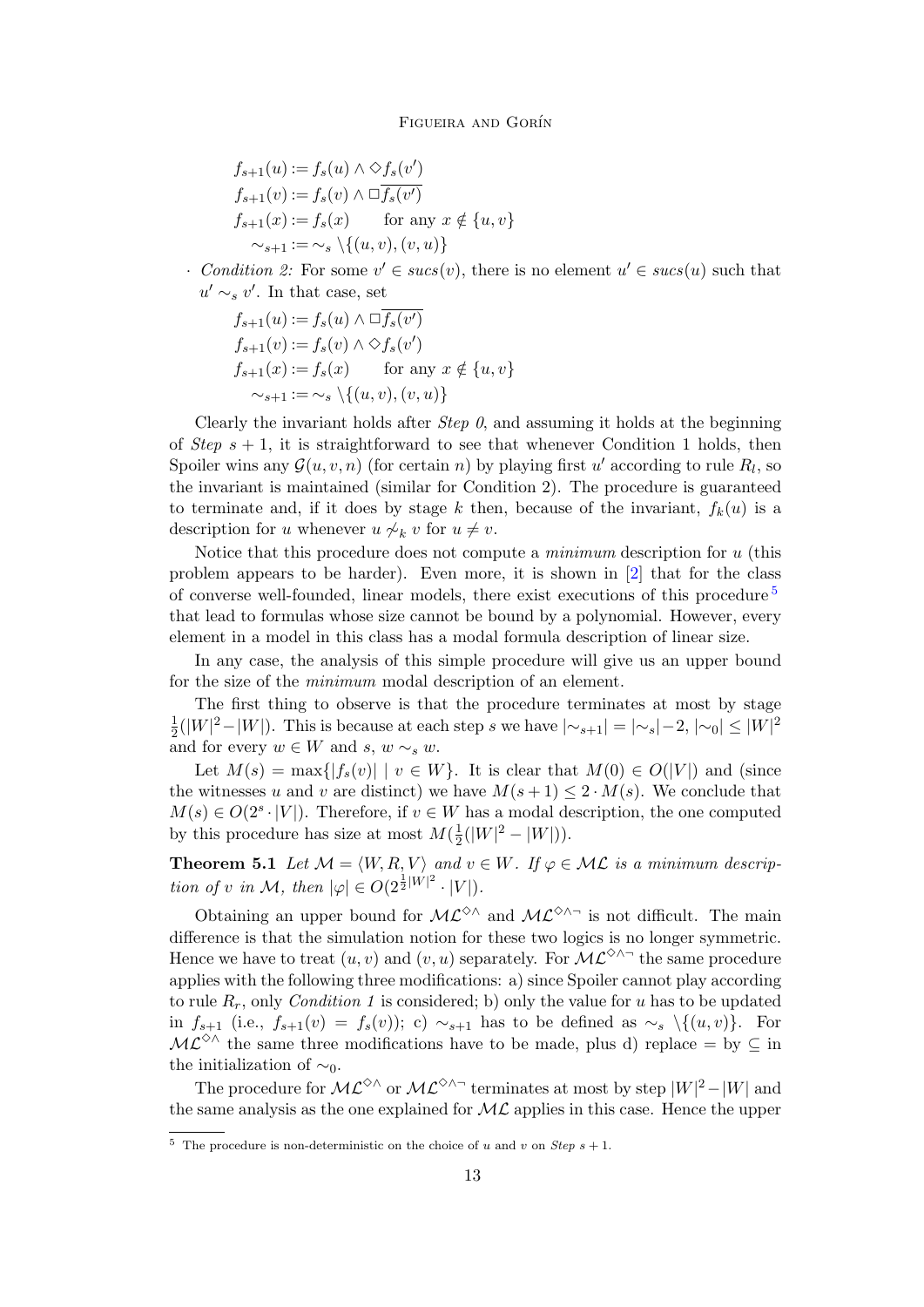bound for the size of minimum descriptions in  $ML^{\diamond\wedge}$  or  $ML^{\diamond\wedge}$  is  $O(|W^2|-|W|)$ . **Theorem 5.2** Let  $\mathcal{M} = \langle W, R, V \rangle$  and  $v \in W$ . If  $\varphi \in \mathcal{ML}^{\diamond} \wedge \neg$  (or  $\varphi \in \mathcal{ML}^{\diamond} \wedge$ ) is a minimum description of v in M, then  $|\varphi| \in O(2^{|W|^2} \cdot |V|)$ .

### <span id="page-13-0"></span>6 Succinctness for separation

The bounds established in the previous sections resemble classical succinctness results. It is therefore interesting to analyze in which way they differ.

Succinctness deals with how short a formula can be found to express a given property. It is especially important when studying two equally expressive logics  $\mathcal L$  and  $\mathcal L'$ . In these situations, succinctness is the foremost quantitative measure to distinguish  $\mathcal L$  and  $\mathcal L'$ . Informally speaking, if we find a an infinite collection of properties  $\Phi_n$ , each expressible in  $\mathcal L$  with a formula  $\varphi_n$  of size  $f(n)$  and all the formulas of  $\mathcal{L}'$  expressing the same property  $\Phi_n$  (that is, all the  $\mathcal{L}'$ -formulas semantically equivalent to  $\varphi_n$ ) are much larger than  $f(n)$ , then we say that  $\mathcal L$  is more succinct than  $\mathcal{L}'$ .

In this section we will see that the results of Section [4](#page-8-0) can also be used to distinguish the three logics considered (and, more generally, other logics) by means of a quantitative measure. Informally, if an  $\mathcal{L}$ -formula  $\varphi_n$  of size  $f(n)$  separates  $C_n$ and  $D_n$  in  $\mathcal{M}_n$  (for an infinite collection of models  $\mathcal{M}_n$ ) and  $C_n$  and  $D_n$  are also separable in  $\mathcal{L}'$ , but only with  $\mathcal{L}'$ -formulas much larger than  $f(n)$  then we say that  $\mathcal L$  is more succinct for separation than  $\mathcal L'$ . It is interesting to observe, though, that this notion is not a form of succinctness as described above: the short  $\mathcal{L}$ -formula  $\varphi_n$  need not be semantically equivalent to none of the exponentially larger ones of L.

We will ultimately show that  $\mathcal{ML}$  is more succinct for separation than  $\mathcal{ML}^{\diamondsuit\wedge\neg}$ , which in turn is more succinct for separation than  $\mathcal{ML}^{\diamond\wedge}$ . We shall do this in a rather formal (arguably, too formal) way, but this will allow us to close this section drawing some promising connections with the field of Algorithmic Information Theory.

Let us turn to the formal analysis. We say that  $\mathcal{L} \geq_{p} \mathcal{L}'$  if there is a truthpreserving translation T mapping  $\mathcal{L}'$ -formulas into  $\mathcal{L}$ -formulas and p is a polynomial such that  $|T(\varphi)| \leq p(|\varphi|)$  for all  $\mathcal{L}'$ -formula  $\varphi$ .

Knowing  $\mathcal{L} \geq_{p} \mathcal{L}'$  tells us, for example, that every two sets separated by a formula  $\varphi$  of  $\mathcal{L}'$  can be separated by a formula of  $\mathcal{L}$  which is not much larger than  $\varphi$ . But  $\mathcal L$  might in principle separate sets in a much shorter way.

<span id="page-13-1"></span>**Definition 6.1** Given a modal logic  $\mathcal{L}$  and a suitable Kripke model  $\mathcal{H} = \langle W, R, V \rangle$ , let  $S_{\mathcal{H}}^{\mathcal{L}}:\mathcal{P}(W)^2\to\mathbb{N}$  be the separation complexity of  $\mathcal{L}$  within  $\mathcal{H}$ . For  $C, D \subseteq W$ ,  $S_{\mathcal{H}}^{\mathcal{L}}(C, D)$  is defined as the size of the shortest  $\mathcal{L}$ -formula which separates C and D in H in case there is such separator or  $\infty$  otherwise.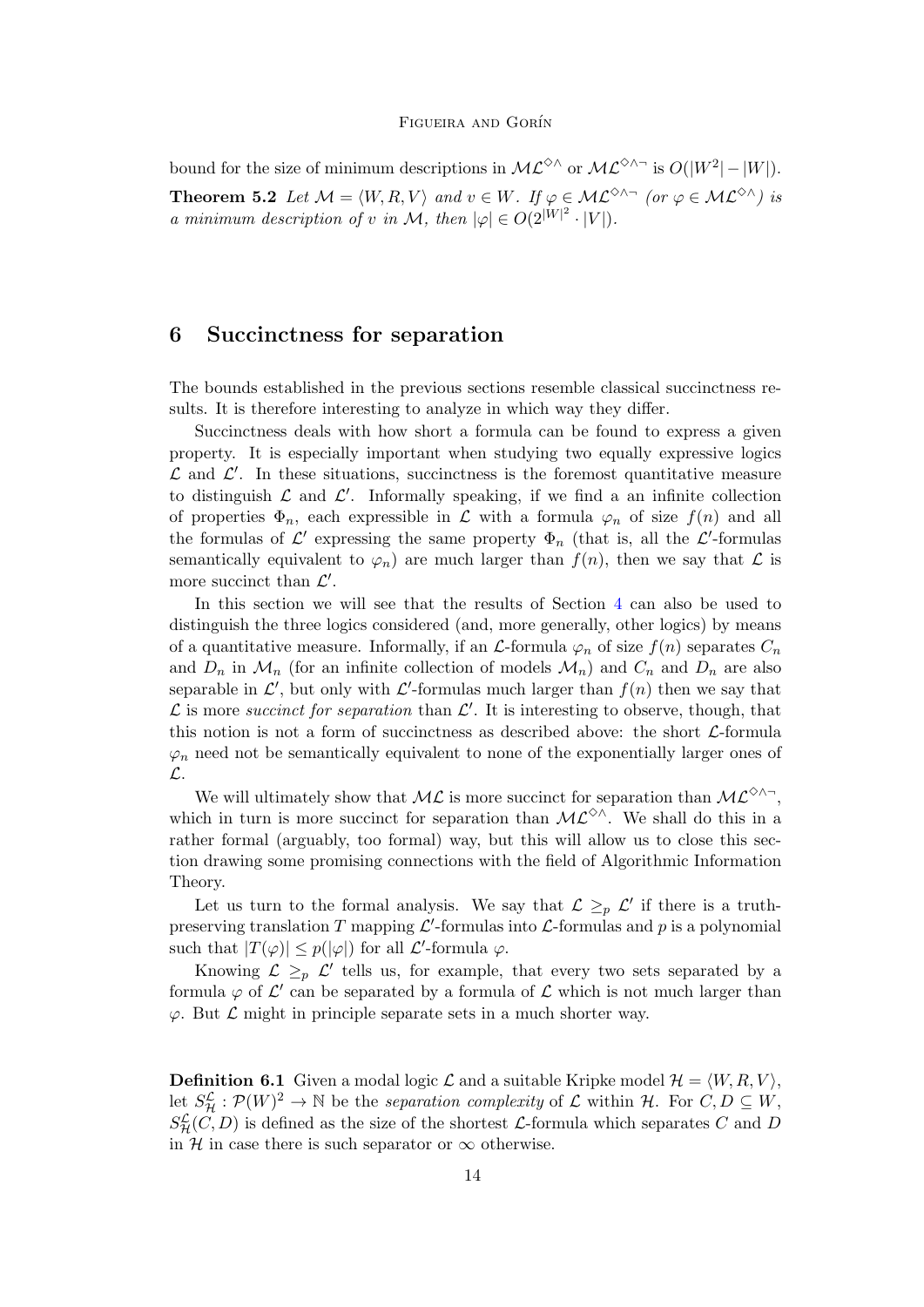Clearly if  $\mathcal{L} \geq_{p} \mathcal{L}'$  then the following hold:

<span id="page-14-1"></span>
$$
S_{\mathcal{H}}^{\mathcal{L}} \le p \circ S_{\mathcal{H}}^{\mathcal{L}'} \tag{1}
$$

$$
S_{\mathcal{H}}^{\mathcal{L}}(C,D) = S_{\mathcal{H}}^{\mathcal{L}}(D,C)
$$
\n
$$
(2)
$$

$$
S_{\mathcal{H}}^{\mathcal{L}}(C', D') \le S_{\mathcal{H}}^{\mathcal{L}}(C, D) \text{ (whenever } C' \subseteq C \text{ and } D' \subseteq D). \tag{3}
$$

The notion of size of the  $\mathcal{L}$ -separation problem bounded by f introduced in Section  $4$  can be restated in the following way: the size of the  $\mathcal{L}$ -separation problem is bounded by f if for all finite model  $\mathcal{H} = \langle W, R, V \rangle$  and  $C, D \subseteq W$  if  $S^{\mathcal{L}}_{\mathcal{H}}(C, D) < \infty$ then  $S_{\mathcal{H}}^{\mathcal{L}}(C, D) \leq f(|\mathcal{H}|).$ 

The argument we have used in Section [4](#page-8-0) to show that the size of the  $\mathcal{L}\text{-separation}$ problem (for  $\mathcal{L} \in \{ML, \mathcal{ML}^{\diamond} \land \neg, \mathcal{ML}^{\diamond} \land \}$ ) has an exponential lower bound is to exhibit a sequence  $(\mathcal{H}_n, a_n, b_n)_{n \in \mathbb{N}}$  where  $a_n$  and  $b_n$  are elements of  $\mathcal{H}_n$  such that there is  $b > 1$  such that for all  $n, \infty > S^{\mathcal{L}}_{\mathcal{H}_n}(\{a_n\}, \{b_n\}) > b^{|\mathcal{H}_n|}$ . On the other hand, results of Section [5](#page-11-0) show that for all  $\mathcal{H} = \langle W, R, V \rangle$  and  $a \in W$ ,  $S_{\mathcal{H}}^{\mathcal{ML}}(\{a\}, W \setminus \{a\}) \in$  $O(|V| \cdot 2^{\frac{1}{2}|W|^2})$  and  $S^{\mathcal{L}'}_{\mathcal{H}}(\{a\}, W \setminus \{a\}) \in O(|V| \cdot 2^{|W|^2})$ , for  $\mathcal{L}' \in \{\mathcal{ML}^{\diamond \wedge}, \mathcal{ML}^{\diamond \wedge \neg}\}.$ 

We next introduce formally our notion of succinctness for separation that may be applied to logics which do not necessarily have the same expressive power.

**Definition 6.2** Let  $\mathcal{L} \geq \mathcal{L}'$ . We say that  $\mathcal{L}$  is f-more succinct for separation than  $\mathcal{L}'$  if there is a sequence

<span id="page-14-0"></span>
$$
(\mathcal{H}_n = \langle W_n, R_n, V_n \rangle, C_n \subseteq W_n, D_n \subseteq W_n)_{n \in \mathbb{N}}
$$
(4)

of finite models with two distinguished sets such that  $C_n, D_n$  is separable in  $\mathcal{L}'$  and there is a polynomial  $p$  such that for almost all  $n$  (that is for all  $n$  except finitely many),  $S_{\mathcal{H}_n}^{\mathcal{L}'}(C_n, D_n) - S_{\mathcal{H}_n}^{\mathcal{L}}(C_n, D_n) > f(|\mathcal{H}_n|).$ 

The idea is that  $\mathcal L$  is f-more succinct for separation than  $\mathcal L'$  when there is a sequence of examples [\(4\)](#page-14-0) showing that the difference between  $S_{\mathcal{H}_n}^{\mathcal{L}'}$  and  $S_{\mathcal{H}_n}^{\mathcal{L}}$  grows faster than  $f(|\mathcal{H}_n|)$ . When f is of the form  $b^x$ , for a fixed  $b > 1$ , we simply say that  $\mathcal L$  is exponentially more succinct for separation than  $\mathcal L'$ .

We ask if the additional expressive power of  $ML$  over  $ML^{\diamondsuit\wedge\neg}$  is enough to be exponentially more succinct for separation than  $\mathcal{ML}^{\diamond}\wedge\neg$ , and if the additional expressive power of  $ML^{\diamondsuit\wedge\neg}$  is enough to be exponentially more succinct for separation than  $ML^{\diamond\wedge}$ . As we have anticipated, in both cases the answer is yes.

**Theorem 6.3** ML is exponentially more succinct for separation than  $ML^{\diamondsuit\wedge\neg}$ .

**Proof.** Recall  $(\mathcal{N}_n, a_n, b_n)_{n \in \mathbb{N}}$  from the proof of Theorem [4.3.](#page-10-2) For each n,  $a_n$  and  $b_n$  can be separated in  $\mathcal{N}_n$  by  $\chi_n$ , where  $\chi_0 := \Diamond \top$  and  $\chi_{n+1} := \Diamond \Box \Diamond \chi_n$ . Clearly  $|\chi_n| \in O(n)$ , so  $\mathcal{ML}$  is exponentially more succinct for separation than  $\mathcal{ML}^{\diamond\wedge\sim}$ . In fact,  $\mathcal{ML}^{\diamond}\wedge\neg$  plus  $\Box$  is already exponentially more succinct for separation than  $\mathcal{ML}^{\diamond\wedge\sim}$ . Surprisingly  $\chi_n$  does not use  $\wedge$  or  $\neg$ .

**Theorem 6.4**  $\mathcal{ML}^{\diamond}\wedge\neg$  is exponentially more succinct for separation than  $\mathcal{ML}^{\diamond}\wedge\neg$ .

**Proof.** Recall the proof of Theorem [4.5.](#page-11-1) Let  $\mathcal{N}'_n = \langle W_n, R_n, V_n \rangle$ . For a new propositional symbol r, define  $\mathcal{N}_n'' = \langle W_n, R_n, V_n[r \to \{b_n\}]\rangle$ . It is easy to verify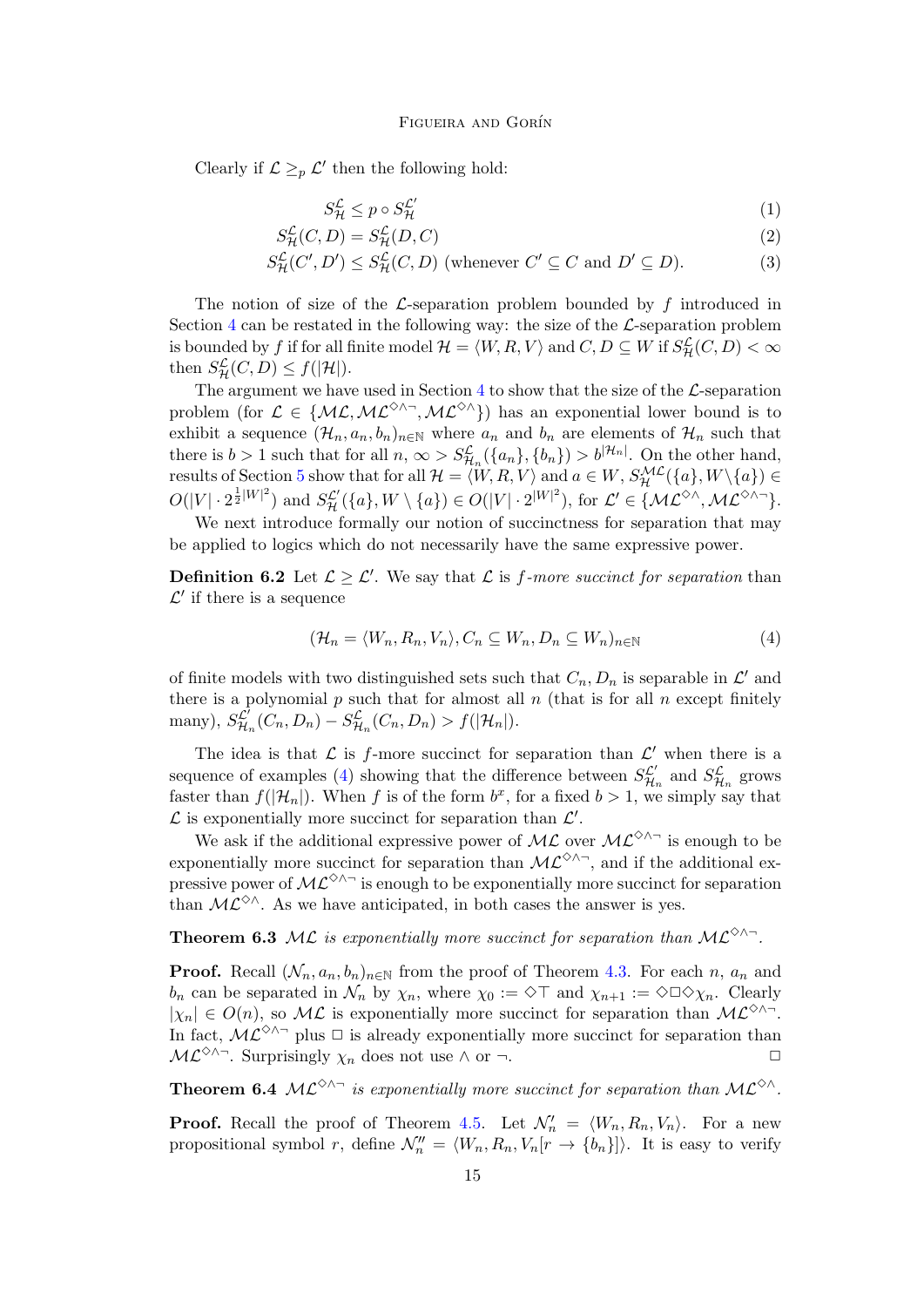that the proof of Theorem [4.5](#page-11-1) goes through with  $\mathcal{N}'_n$  instead of  $\mathcal{N}'_n$ . Now elements  $a_n$  and  $b_n$  can be separated in  $\mathcal{N}_n''$  by the constant-size formula  $\theta = \neg r$  of  $\mathcal{ML}^{\diamond} \wedge \neg$ . Then  $\mathcal{ML}^{\diamond\wedge\sim}$  is exponentially more succinct for separation than  $\mathcal{ML}^{\diamond\wedge}$ .  $\Box$ 

We close this section with a short digression. For a fixed and suitable model of computation M, the Kolmogorov complexity of a string  $\sigma$  relative to M, denoted  $K_M(\sigma)$ , is defined as the length of the shortest program which computes  $\sigma$  in M, or  $\infty$  if there is no such program. (For more details on Kolmogorov Complexity Theory, see  $[13]$ .) This underlying model of computation M may range from finite automata to Turing machines relativized to oracles. Here the meaning of a program is seen as the output it produces in the fixed model of computation  $M$ . Hence programs are seen as descriptors of strings, and the Kolmogorov complexity of a given string  $\sigma$  is just the length of the shortest description of  $\sigma$  within M. Informally speaking, stronger models of computation yield smaller Kolmogorov complexity. That is, if M is more powerful than  $M'$  then  $K_M \leq K_{M'}$  (up to additive constant).

The notion of separation complexity  $S$  given in Definition [6.1](#page-13-1) has some similarities with the classical Kolmogorov Complexity  $K$ . First,  $S$  needs some underlying language  $\mathcal L$  and a suitable model  $\mathcal H$ . Second, in the context of logic, the meaning of a formula  $\varphi$  is given by its extension, that is by the set of points of H where  $\varphi$ is true. Hence formulas are seen as descriptors of elements of  $H$ . As with K, if  $\mathcal L$ is more expressive than  $\mathcal{L}'$ , in the sense of  $\mathcal{L} \geq \mathcal{L}'$ , then  $S_{\mathcal{L}}$  is 'smaller' than  $S_{\mathcal{L}'}$  in the sense of equation  $(1)$ . But unlike programs which are simply executed in  $M$  to produce some output, for formulas evaluated in a fixed model  $\mathcal H$  we may conceive different 'semantic tasks': here separation was analyzed, but one can conceive many others as well.

It is not the purpose of this article to study the resemblance of the algorithmic Kolmogorov Complexity with other logical description complexities. Although a fine analysis is needed, we want to point out that some results from the algorithmic side and the logical side may be somehow harmonized in a natural way.

## <span id="page-15-0"></span>7 Conclusions and future work

The line of research that motivated this work comes from the study of the computational complexity of the description problem for modal languages. We seek for efficient algorithms to compute modal descriptions, for various languages –including sub-boolean ones. Is it true that the problem of finding an  $\mathcal{L}\text{-description}$  for a given element is computable in polynomial time? The answer depends in the way the output is represented. If one allows the output formula to be representable as a DAG then the answer is 'yes' [\[2\]](#page-16-1). But if we stick to the standard complexity computational model of Turing machines where 'compute a formula' means, literally, to write it down in the output tape then the answer is 'no': we have shown that the length of the output formula may be exponentially larger than the input model.

We have employed *classical* Ehrenfeucht-Fraüssé games as a theoretical tool for proving lower bounds on formula size. In this respect, our work is close to Adler and Immerman's [\[1\]](#page-16-2), who propose a new kind of Ehrenfeucht-Fraüssé game to establish lower bounds for various kinds of logics. In their game, Spoiler can be seen as trying to construct what we have called a winning uniform strategy tree while Duplicator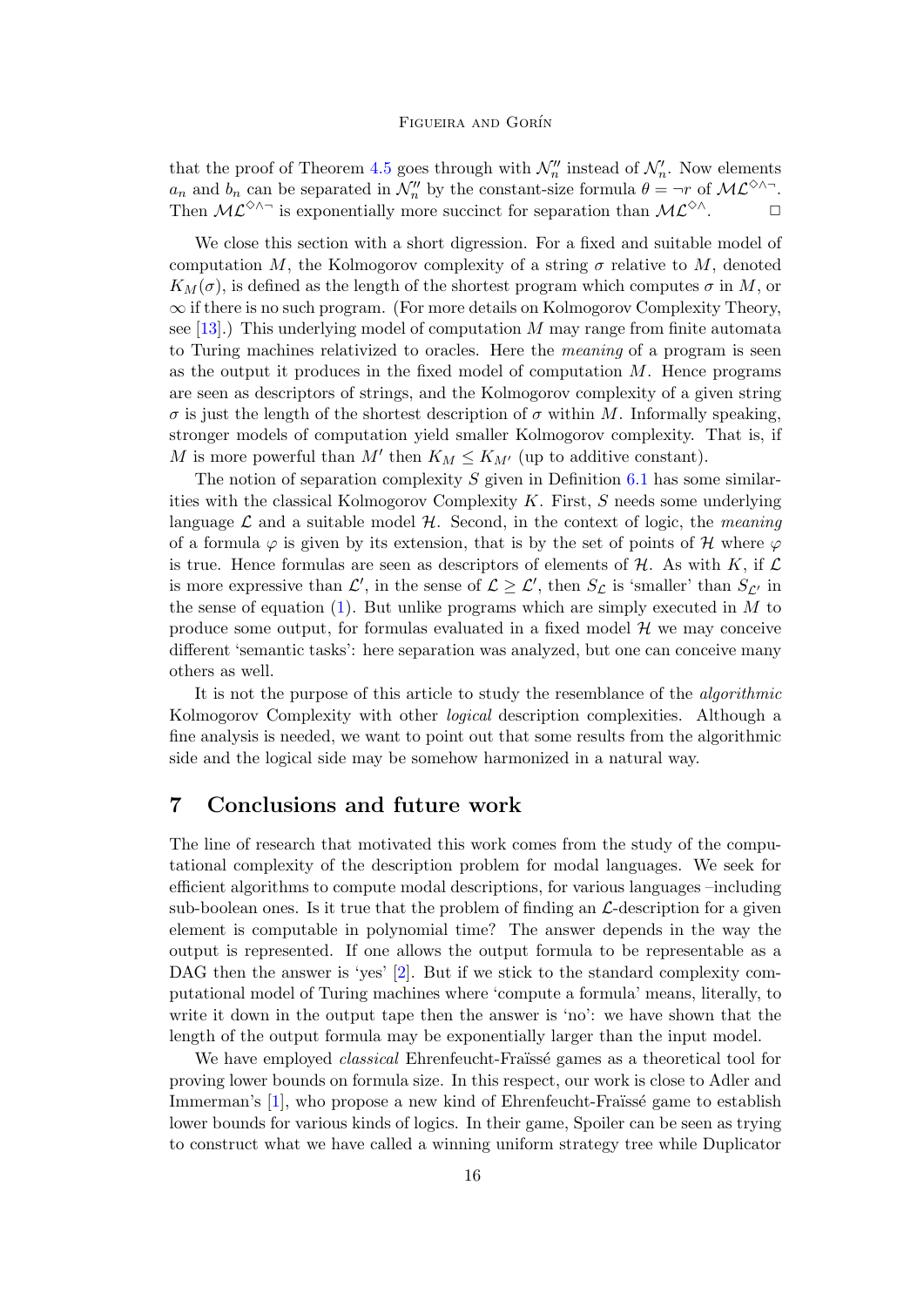tries to identify deficiencies in it. The fact that Duplicator possesses an optimal strategy in this kind of games suggests, in our opinion, that the problem does not require a dynamic view in terms of games, but can be analyzed using the static notion of strategy over standard games.

We have only analyzed a few modal fragments, but the problem of the size of  $\mathcal{L}\text{-}\text{descriptions}$  is of course applicable to other logics. One can, for instance, study this problem for First Order Logic or Propositional Logic. These are two extremes, since  $\mathcal{P} \leq \mathcal{ML}^{\diamondsuit \wedge} \leq \mathcal{ML}^{\diamondsuit \wedge \neg} \leq \mathcal{ML} \leq \mathcal{FO}^{\exists}$ .

Consider  $\mathcal{FO}^=$ , the first-order logic with equality (over the modal correspondence language). It is well-known that one can characterize up-to-isomorphism any finite model H with domain  $\{a_1 \ldots a_n\}$  using a sentence  $\varphi \in \mathcal{FO}^=$  that is polynomial in the size of  $H$ . Taking this as a basis, one can define for each  $a_i$  a formula of  $\varphi_i(x) \in \mathcal{FO}^=$ , with one free variable x, polynomial in H (that is there is a polynomial such that for all such  $\mathcal{H}, |\varphi_i(x)| \leq p(|\mathcal{H}|)$ , such that if  $a_i$  is  $\mathcal{FO}^{-}$ describable then  $\varphi_i$  is a suitable description. In fact, this polynomial formula can be constructed in polynomial time.

### <span id="page-16-4"></span>**Proposition 7.1** The size of the  $\mathcal{FO}^=$ -description problem is polynomially bounded.

We now go the the other extreme and regard Propositional Logic  $P$  as a fragment of ML. For any finite Kripke model  $\mathcal{H} = \langle W, R, V \rangle$  with  $W = \{a_1, \ldots, a_n\}$  and Dom  $V = \{p_1, \ldots, p_m\}$ , we define,  $\psi_k := \bigwedge_{a_k \in V(p_j)} p_j \wedge \bigwedge_{a_k \notin V(p_j)} \neg p_j$ . Now if  $a_k$  is P-describable in H then  $\psi_k$  is one such P-description.

### <span id="page-16-5"></span>Proposition 7.2 The size of the P-description problem is polynomially bounded.

Propositions [7.1](#page-16-4) and [7.2](#page-16-5) are clearly opposed to Corollaries [4.2,](#page-10-3) [4.4](#page-11-2) and [4.6.](#page-11-3) While the modal fragments studied in this article ( $\mathcal{ML}$ ,  $\mathcal{ML}^{\diamond}\wedge\neg$  and  $\mathcal{ML}^{\diamond}\wedge$ ) do not have polynomially bounded descriptions problems two extreme logics in terms of expressivity do.

It is interesting to study the size of the description problem for other fragments not addressed in this article such that  $\mathcal{ML}^{\diamond\wedge\sim}$  plus  $\Box$  but without  $\vee$ , or others with restrictions in the shape of nestings of ∧ and ∨. Even for the logics considered here, it would be interesting to have a better understanding of the computational complexity of their description and separation problems. In particular, one would like to close the gap between lower and upper bounds and determine the complexity of finding a minimum description or separation.

# References

- <span id="page-16-2"></span>[1] Adler, M. and N. Immerman, An n! lower bound on formula size, ACM Trans. Comput. Logic 4 (2003), pp. 296–314.
- <span id="page-16-1"></span>[2] Areces, C., S. Figueira and D. Gorín, *The question of expressiveness in the generation of referring* expressions, Technical report, University of Buenos Aires (2010).<br>URL <http://arxiv.org/abs/1006.4621v1>
- <span id="page-16-0"></span>[3] Areces, C., A. Koller and K. Striegnitz, Referring expressions as formulas of description logic, in: Proc. of the 5th INLG, Salt Fork, OH, USA, 2008, pp. 42–49.
- <span id="page-16-3"></span>[4] Blackburn, P., M. de Rijke and Y. Venema, "Modal Logic," Cambridge University Press, 2001.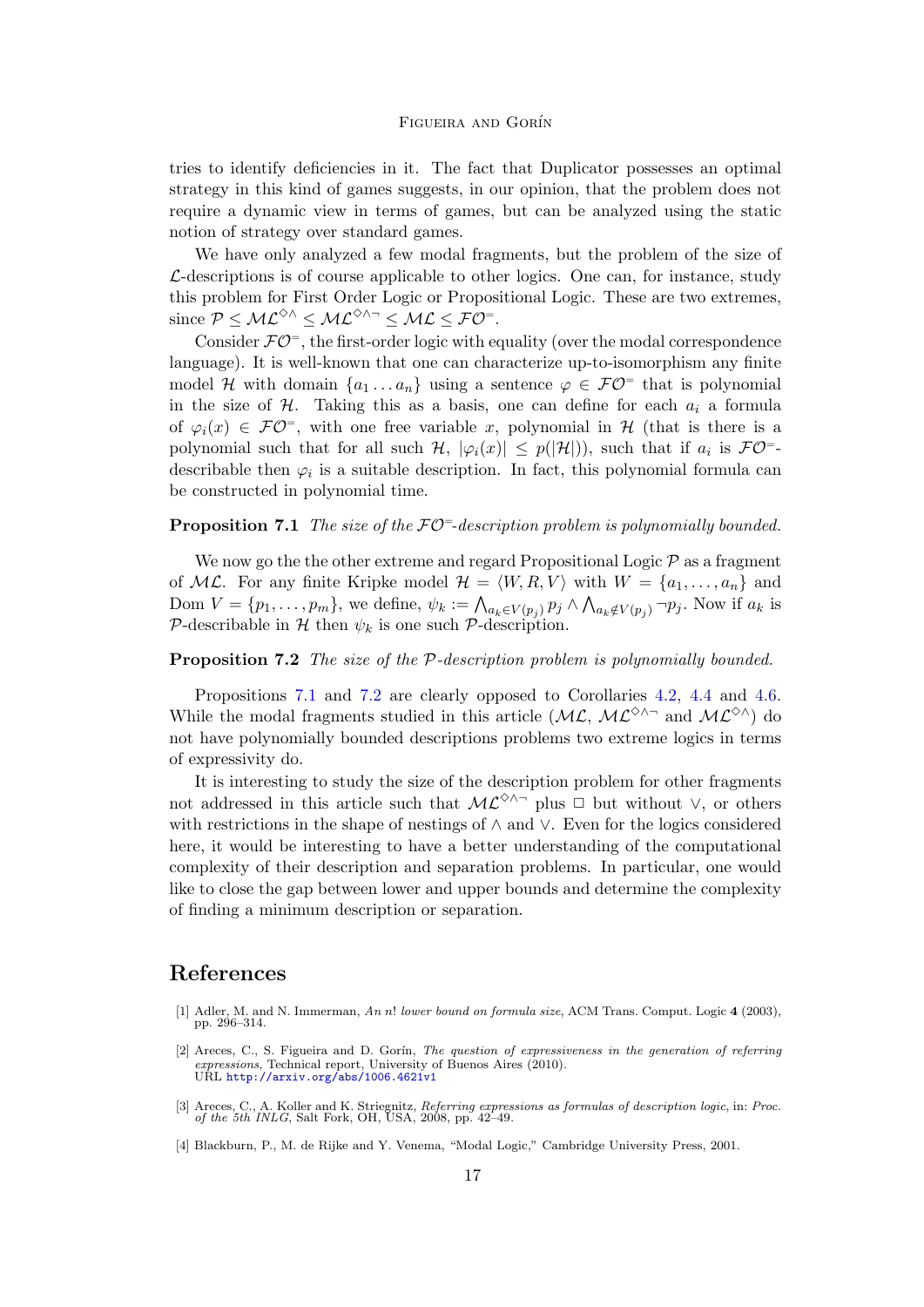- <span id="page-17-10"></span>[5] Blackburn, P., J. van Benthem and F. Wolter, "Handbook of Modal Logic, Volume 3 (Studies in Logic and Practical Reasoning)," Elsevier Science Inc., New York, NY, USA, 2006.
- <span id="page-17-0"></span>[6] Dale, R., Cooking up referring expressions, in: Proc. of the 27th ACL, 1989, pp. 68–75.
- <span id="page-17-1"></span>[7] Dale, R. and N. Haddock, Generating referring expressions involving relations, in: Proc. of the 5th EACL, 1991, pp. 161–166.
- <span id="page-17-2"></span>[8] Dale, R. and E. Reiter, Computational interpretations of the Gricean maxims in the generation of referring expressions, Cognitive Science 19 (1995).
- <span id="page-17-7"></span>[9] Dawar, A., M. Grohe, S. Kreutzer and N. Schweikardt, Model theory makes formulas large, in: In Proceedings of the 34th International Colloquium on Automata, Languages and Programming, 2007.
- <span id="page-17-11"></span>[10] Hennessy, M. and R. Milner, Algebraic laws for indeterminism and concurrency, Journal of the ACM 32 (1985), pp. 137–162.
- <span id="page-17-13"></span>[11] Hopcroft, J., "An  $nlog(n)$  algorithm for minimizing states in a finite automaton," In Z. Kohave, editor, Theory of Machines and Computations, Academic Press, 1971.
- <span id="page-17-6"></span>[12] Kanellakis, P. and S. Smolka, CCS expressions finite state processes, and three problems of equivalence, Inf. Comput. 86 (1990), pp. 43–68.
- <span id="page-17-14"></span>[13] Li, M. and P. Vitányi, "An introduction to Kolmogorov complexity and its applications," Springer, 1997, 2nd edition.
- <span id="page-17-8"></span>[14] Markey, N., Temporal logic with past is exponentially more succinct, in: Bulletin of the EATCS 79, 2003, pp. 122–128.
- <span id="page-17-5"></span>[15] Paige, R. and R. Tarjan, Three partition refinement algorithms, SIAM J. Comput. 16 (1987), pp. 973– 989.
- <span id="page-17-3"></span>[16] Stone, M., On identifying sets, in: Proc. of the 1st INLG, 2000, pp. 116-123.
- <span id="page-17-4"></span>[17] van Deemter, K., Generating referring expressions: Boolean extensions of the incremental algorithm, Computational Linguistics 28 (2002), pp. 37–52.
- <span id="page-17-9"></span>[18] Wilke, T.,  $CTL^+$  is exponentially more succinct than CTL, in: FSTTCS, 1999, pp. 110-121.

## <span id="page-17-12"></span>A Proof of Theorem [4.3](#page-10-2)

The definition of  $(\mathcal{N}_n, a_n, b_n)_{n \in \mathbb{N}}$  is given in Figure [3](#page-10-1) (Section [4\)](#page-8-0). Notice that now the models interpret a propositional variable  $p$ . It is not hard to see that for all  $n$ ,  $\mathcal{N}_n$  is acyclic and  $|\mathcal{N}_n| \in O(n)$ .

We proceed as in the proof of Theorem [4.1,](#page-8-2) and show by induction on  $n$  that the minimum uniform strategy tree winning for  $\mathcal{G}^{\diamond\wedge\sim}(\{a_n\}, \{g_n\})$  has size, in this case,  $2^{n}3 - 2$ , which is the closed form of  $|s_0| = 1; |s_{n+1}| = 2|s_n| + 2$ .

For  $n = 0$ , we take  $s_0 = \langle a_0^1 \rangle$  and it is clearly a minimum uniform strategy tree winning for  $\mathcal{G}^{\diamond\wedge\sim}(\{a_0\}, \{b_0\})$ . Assume now that  $s_n$  is the minimum uniform strategy tree winning for  $\mathcal{G}^{\diamondsuit\wedge\neg}(\{a_n\},\{b_n\})$ . We perform again a case analysis of  $s_n$  ruling out possibilities, but recall that uniform strategy trees for  $\mathcal{G}^{\diamond\wedge\sim}$  comprise only nodes of type  $\langle \cdot \rangle$ ,  $(\wedge)$ ,  $(p)$  or  $(\overline{p})$ . The reader can track the name of the nodes and the general shape of the strategy in Figure [A.1.](#page-18-0) Again, we avoid subscript  $n+1$ and write, for instance  $a^1$  for  $a_{n+1}^1$ . We use the convention for nodes of type  $\langle \cdot \rangle$ guaranteed by Proposition [3.9.](#page-7-1) We will write  $\langle a \rangle$  for  $\langle \{a\} \rangle$ .

Since there are no propositional symbols true at  $a$  or  $b$ , the root of  $s_n$  is not of type (p) nor ( $\bar{p}$ ). By Proposition [3.11,](#page-7-2) the only possibility is then  $s_n = \langle a^1 \rangle$ ; so let x be the child of s, that is  $\langle a^1 \rangle \to x$ , where x is winning for  $\mathcal{G}^{\diamond} \wedge \neg (\{a^1\}, \{b^1, b^2\})$ . Again, x is not of type (p) nor ( $\bar{p}$ ). Suppose then  $x = \langle E \rangle \to y$ , for a non-empty  $E \subseteq \{a^2, a^3\}$  and a y winning for  $\mathcal{G}^{\diamond} \wedge \neg(E, \{b^3, b^4, b^5, b^6\})$ . This would imply that